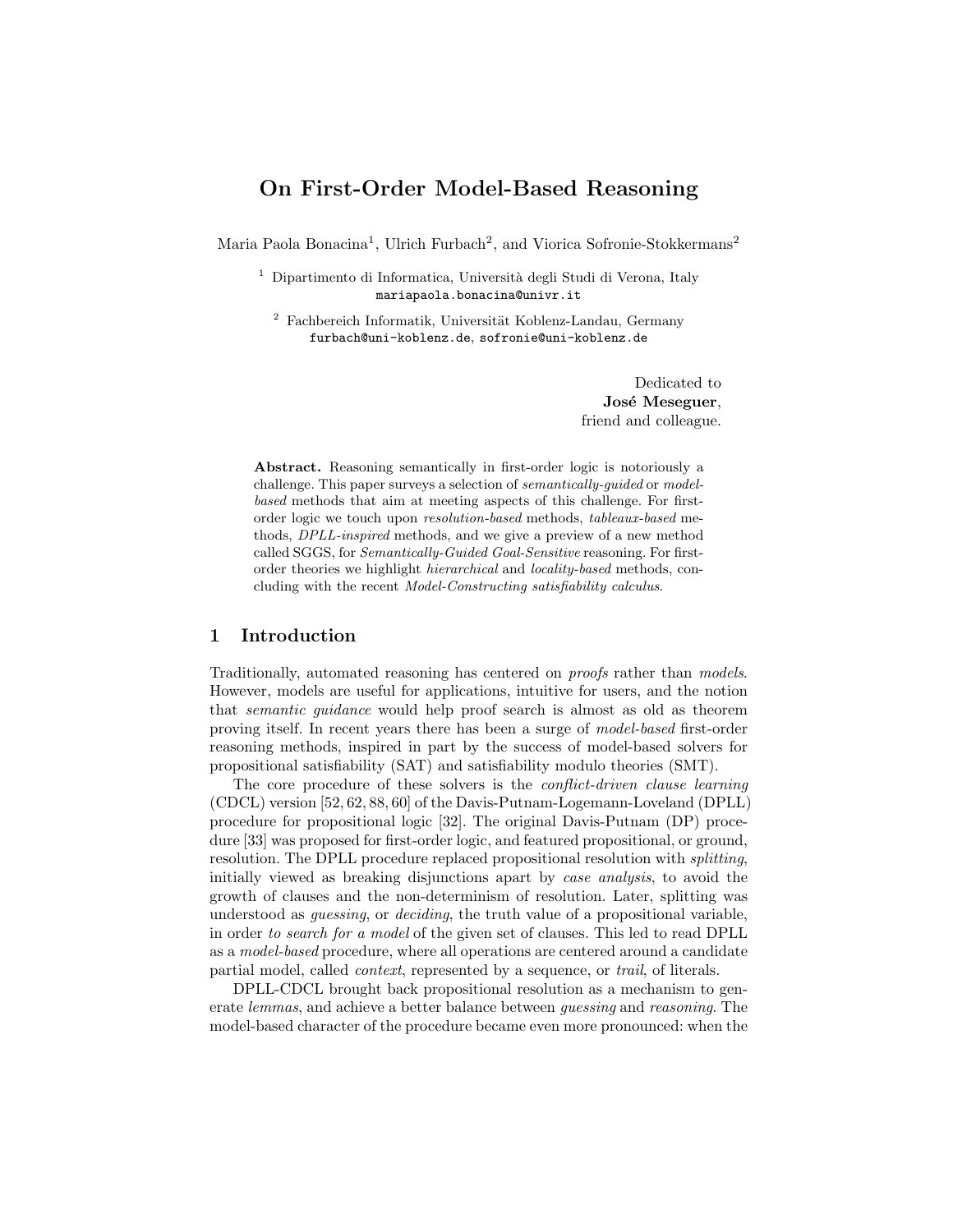current candidate model falsifies a clause, this *conflict* is *explained* by a heuristically controlled series of resolution steps, a resolvent is added as lemma, and the candidate partial model is repaired in such a way to remove the conflict, satisfy the lemma, and backjump as far away as possible from the conflict. SMT-solvers integrate in DPLL-CDCL a decision procedure for satisfiability in a theory or combination of theories  $\mathcal{T}$ : the  $\mathcal{T}$ -satisfiability procedure raises a  $\mathcal{T}$ -conflict when the candidate partial model is not consistent with  $\mathcal{T}$ , and generates  $\mathcal{T}$ -lemmas to add theory reasoning to the inference component [7, 34].

While SAT and SMT-solvers offer fast decision procedures, they typically apply to sets of propositional or ground clauses, without quantifiers. Indeed, decidability of the problem and termination of the procedure descend from the fact that the underlying language is the finite set of the input atoms.

ATP (Automated Theorem Proving) systems offer theorem-proving strategies that are designed for the far more expressive language of first-order logic, but are only semi-decision procedures for validity, as the underlying language, and search space, are *infinite*. This trade-off between *expressivity* and *decidabil*ity is ubiquitous in logic and artificial intelligence. First-order satisfiability is not even semi-decidable, which means that first-order model-building cannot be mechanized in general. Nevertheless, there exist first-order reasoning methods that are semantically-guided by a fixed interpretation, and even model-based, in the sense that the state of a derivation contains a representation of a candidate partial model that evolves with the derivation.

In this survey, we illustrate a necessarily incomplete selection of such methods for first-order logic (Section 2) or first-order theories (Section 3). In each section the treatment approximately goes from syntactic or axiomatic approaches towards more semantic ones, also showing connections with José Meseguer's work. All methods are described in expository style, and the interested reader may find the technical details in the references. Background material is available in previous surveys, such as [67, 68, 18, 59, 69] for theorem-proving strategies, [19] for decision procedures based on theorem-proving strategies or their integration with SMT-solvers, and books such as [70, 17, 76].

# 2 Model-based Reasoning in First-Order Logic

In this section we cover semantic resolution, which represents the early attempts at injecting semantics in resolution; hypertableaux, which illustrates model-based reasoning in tableaux, with applications to fault diagnosis and description logics; the model-evolution calculus, which lifts DPLL to first-order logic, and a new method called SGGS, for Semantically-Guided Goal-Sensitive reasoning, which realizes a first-order CDCL mechanism.

## 2.1 Semantic Resolution

Soon after the seminal article by Alan Robinson introducing the resolution principle  $[75]$ , James R. Slagle presented *semantic resolution* in [79]. Let S be the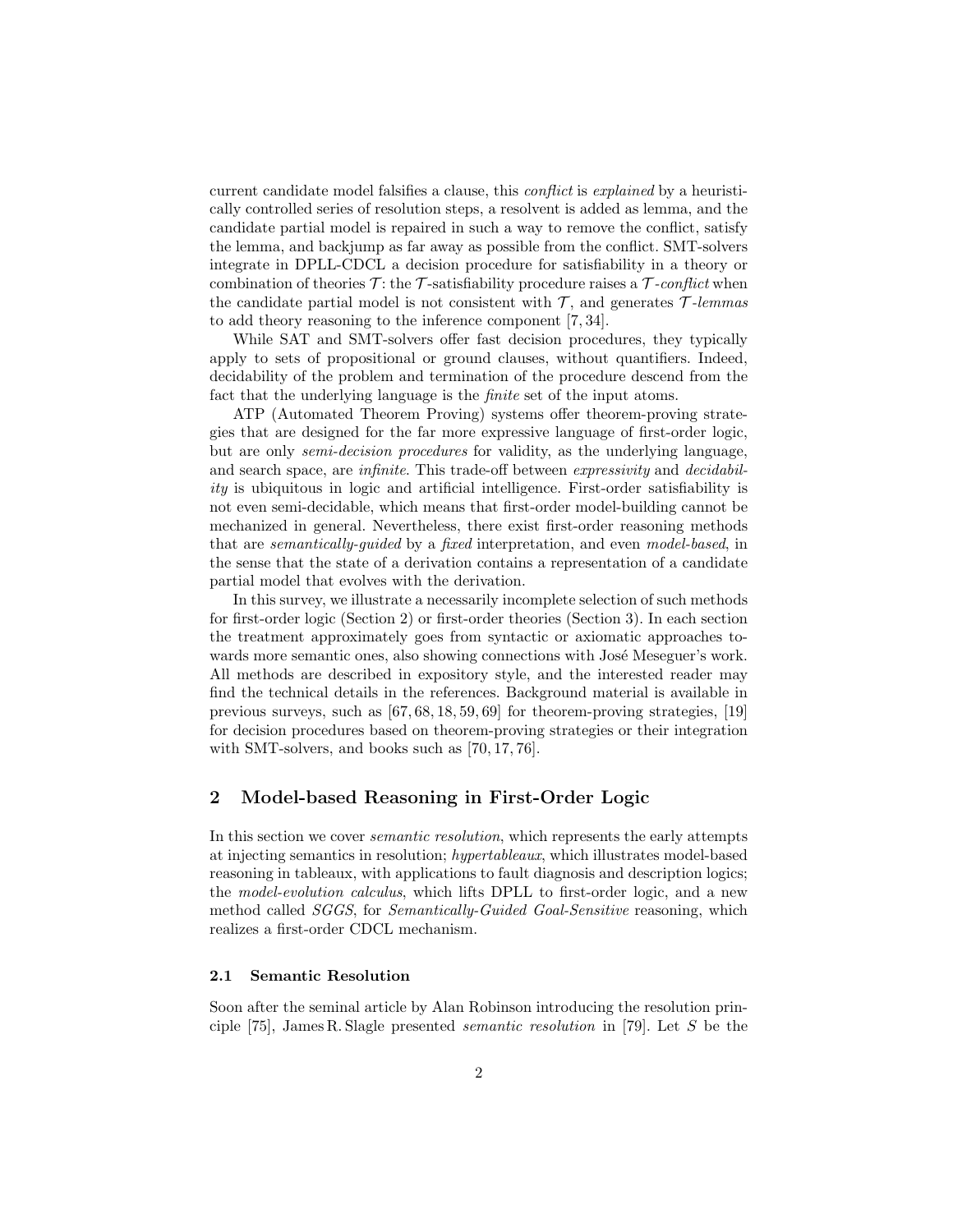finite set of first-order clauses to be refuted. Slagle's core idea was to use a given Herbrand interpretation  $I$  to avoid generating resolvents that are true in  $I$ , since expanding a consistent set should not lead to a refutation. The following example from [31] illustrates the concept in propositional logic:

Example 1. Given  $S = \{\neg A_1 \lor \neg A_2 \lor A_3, A_1 \lor A_3, A_2 \lor A_3\}$ , let I be all-negative, that is,  $I = \{\neg A_1, \neg A_2, \neg A_3\}$ . Resolution between  $\neg A_1 \vee \neg A_2 \vee A_3$  and  $A_1 \vee A_3$ generates  $\neg A_2 \lor A_3$ , after merging identical literals. Similarly, resolution between  $\neg A_1 \lor \neg A_2 \lor A_3$  and  $A_2 \lor A_3$  generates  $\neg A_1 \lor A_3$ . However, these two resolvents are true in I. Semantic resolution prevents generating such resolvents, and uses all three clauses to generate only  $A_3$ , which is false in  $I$ .

Formally, say that we have a clause N, called *nucleus*, and clauses  $E_1, \ldots, E_q$ , with  $q \geq 1$ , called *electrons*, such that the electrons are *false* in *I*. Then, if there is a series of clauses  $R_1, R_2, \ldots, R_q, R_{q+1}$ , where  $R_1$  is N,  $R_{i+1}$  is a resolvent of  $R_i$  and  $E_i$ , for  $i = 1, \ldots, q$ , and  $R_{q+1}$  is *false* in *I*, semantic resolution generates only  $R_{q+1}$ . The intuition is that electrons are used to resolve away literals in the nucleus until a clause false in I is generated.

Example 2. In the above example,  $\neg A_1 \vee \neg A_2 \vee A_3$  is the nucleus N, and  $A_1 \vee A_3$ and  $A_2 \vee A_3$  are the electrons  $E_1$  and  $E_2$ , respectively. Resolving N and  $E_1$  gives  $\neg A_2 \lor A_3$ , and resolving the latter with  $E_2$  yields  $A_3$ : only  $A_3$  is retained, while the intermediate resolvent  $\neg A_2 \lor A_3$  is not.

Semantic resolution can be further restricted by assuming a precedence > on predicate symbols, and stipulating that in each electron the predicate symbol of the literal resolved upon must be maximal in the precedence. The following example also from [31] is in first-order logic:

Example 3. For  $S = \{Q(x) \vee Q(a) \vee \neg R(y) \vee \neg R(b) \vee S(c), \neg Q(z) \vee \neg Q(a), R(b) \vee$  $S(c)$ , let I be  $\{Q(a), Q(b), Q(c), \neg R(a), \neg R(b), \neg R(c), \neg S(a), \neg S(b), \neg S(c)\}$ , so that  $I \not\models \neg Q(z) \lor \neg Q(a)$  and  $I \not\models R(b) \lor S(c)$ . Assume the precedence  $Q > R > S$ . Thus,  $Q(x) \vee Q(a) \vee \neg R(y) \vee \neg R(b) \vee S(c)$  is the nucleus N, and  $\neg Q(z) \vee \neg Q(a)$ and  $R(b) \vee S(c)$  are the electrons  $E_1$  and  $E_2$ , respectively. Resolution between N and  $E_1$  on the Q-literals produces  $\neg R(y) \vee \neg R(b) \vee S(c)$ , which is not false in  $I$ , and therefore it is not kept. Note that this resolution step is a binary resolution step between a factor of  $N$  and a factor of  $E_1$ . Resolution between  $\neg R(y) \vee \neg R(b) \vee S(c)$  and  $E_2$  on the R-literals yields  $S(c)$ . This second resolution step is a binary resolution between a factor of  $\neg R(y) \vee \neg R(b) \vee S(c)$  and  $E_2$ . Resolvent  $S(c)$  is false in I and it is kept.

In these examples  $I$  is given by a finite set of literals: Example 1 is propositional, and in Example 3 the Herbrand base is finite, because there are no function symbols. The examples in [79] include a theorem from algebra, where the interpretation is given by a multiplication table and hence is really of semantic nature. The crux of semantic resolution is the representation of I. In theory, a Herbrand interpretation is given by a subset of the Herbrand base of S. In practice, one needs a *finite* representation of  $I$ , which is a non-trivial issue,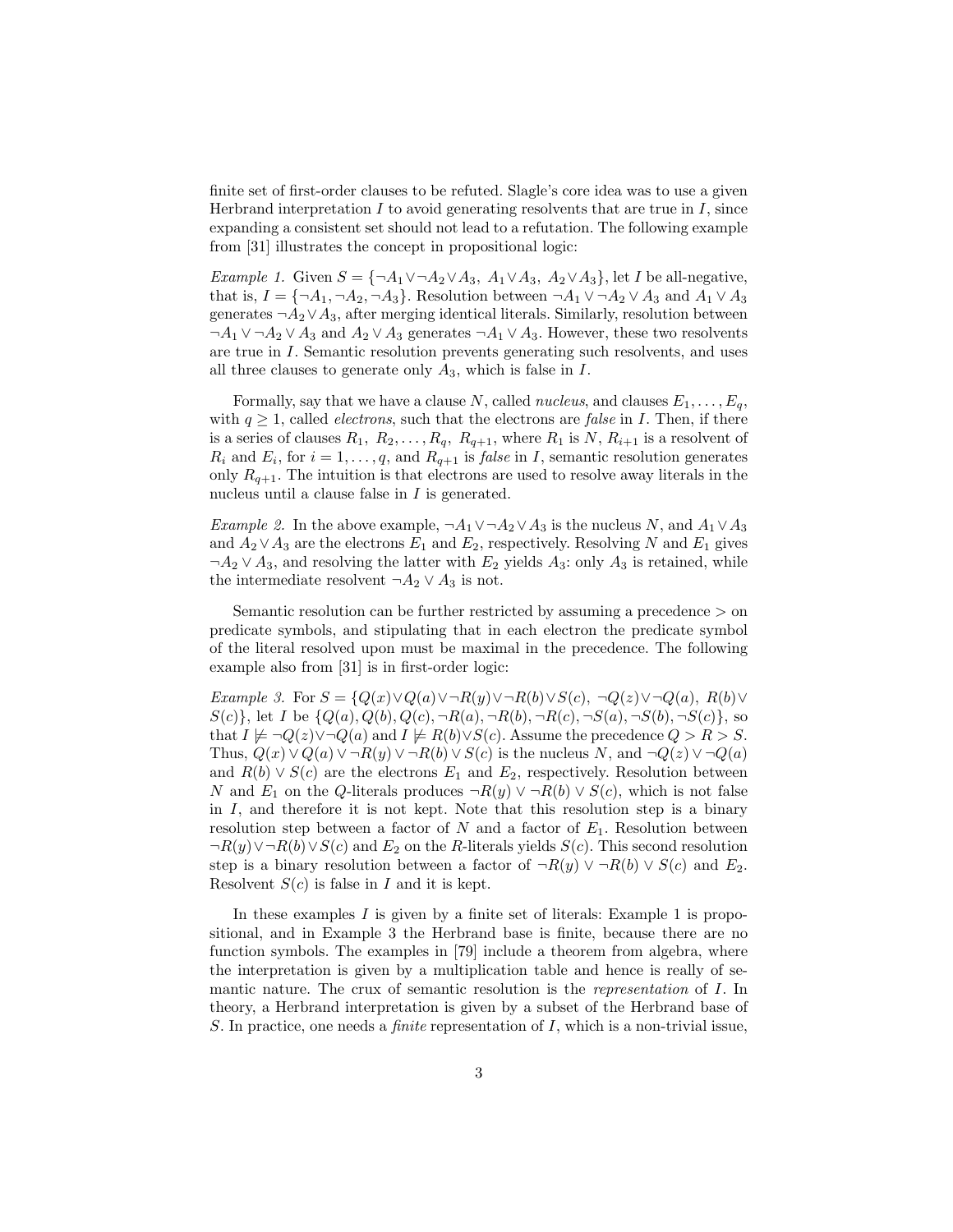whenever the Herbrand base is not finite, or a mechanism to test the truth of a literal in I. Two instances of semantic resolution that aimed at addressing this issue are hyperresolution [74] and the set-of-support strategy [86].

Hyperresolution assumes that  $I$  contains either all negative literals or all positive literals. In the first case, it is called positive hyperresolution, because electrons and all resolvents are positive clauses: positive electrons are used to resolve away all negative literals in the nucleus to get a positive hyperresolvent. In the second case, it is called negative hyperresolution, because electrons and all resolvents are negative clauses: negative electrons are used to resolve away all positive literals in the nucleus to get a negative hyperresolvent. Example 1 is an instance of positive hyperresolution.

The set-of-support strategy assumes that  $S = T \oplus SOS$ , where SOS (for Set of Support) contains initially the clauses coming from the negation of the conjecture, and  $T = S \setminus SOS$  is consistent, for some I such that  $I \models T$  and  $I \not\models SOS$ . A resolution of two clauses is permitted, if at least one is from  $SOS$ , in order to avoid expanding the consistent set  $T$ . All resolvents are added to SOS. Thus, all inferences involve clauses descending from the negation of the conjecture: a method with this property is deemed goal-sensitive.

In terms of implementation, positive hyperresolution is often implemented in contemporary theorem provers by resolution with selection of negative literals. Indeed, resolution can be restricted by a selection function that selects negative literals [4]. A clause can have all, some, or none of its negative literals selected, depending on the selection function. In resolution with negative selection, the negative literal resolved upon must be selected, and the other parent must not contain selected literals. If some negative literal is selected for each clause containing one, one parent in each resolution inference will be a positive clause, that is, an electron for positive hyperresolution. Thus, a selection function that selects some negative literal in each clause containing one induces resolution to simulate hyperresolution as a macro inference involving several steps of resolution.

The set-of-support strategy is available in all theorem provers that feature the given-clause loop [61], which is a de facto standard for resolution-based provers. This algorithm maintains two lists of clauses, named to-be-selected and alreadyselected, and at each iteration it extracts a *given clause* from to-be-selected. In its simplest version, with only resolution as inference rule, it performs all resolutions between the given clause and the clauses in already-selected; adds all resolvents to to-be-selected; and adds the given clause to already-selected. If one initializes these lists by putting the clauses in T in already-selected, and the clauses in SOS in to-be-selected, this algorithm implements the set-of-support strategy. Indeed, in the original version of the given-clause algorithm, to-be-selected was called SOS, and already-selected was called Usable.

State-of-the-art resolution-based theorem provers implement more sophisticated versions of the given clause algorithm, which also accomodate contraction rules, that delete (e.g., subsumption, tautology deletion) or simplify clauses (e.g., clausal simplification, equational simplification). The compatibility of contraction rules with semantic strategies is not obvious, as shown by the following: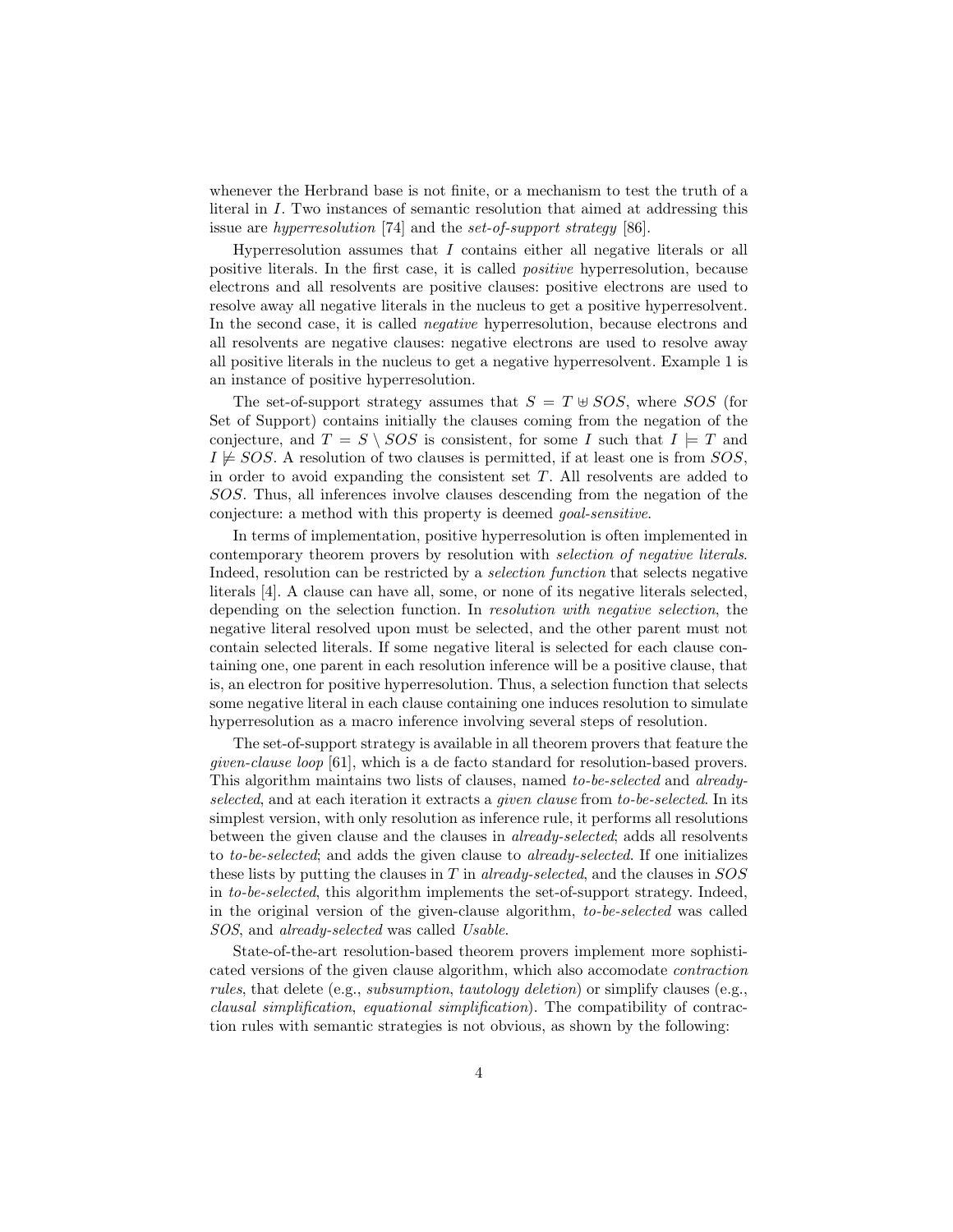*Example 4.* Let  $T = \{\neg P, P \lor Q\}$  and  $SOS = \{\neg Q\}$ . Clausal simplification, which is a combination of resolution and subsumption, applies  $\neg Q$  to simplify  $P \vee Q$  to P. If the result is  $T = \{\neg P, P\}$  and  $SOS = \{\neg Q\}$ , the consistent set T becomes inconsistent, and the refutational completeness of resolution with set-ofsupport collapses, since the set-of-support strategy does not allow us to resolve P and  $\neg P$ , being both in T. The correct application of clausal simplification yields  $T = {\neg P}$  and  $SOS = {\neg Q, P}$ , so that the refutation can be found.

In other words, if a clause in  $SOS$  simplifies a clause, whether in T or in SOS, the resulting clause must be added to SOS. The integration of contraction rules and other enhancements, such as lemmaizing, in semantic strategies was investigated in general in [22].

Semantic resolution, hyperresolution, and the set-of-support strategy exhibit semantic guidance. We deem a method semantically guided, if it employs a fixed interpretation to drive the inferences. We deem a method *model-based*, if it builds and transforms a candidate model, and uses it to drive the inferences.

A beginning of the evolution from being semantically guided to being modelbased can be traced back to the SCOTT system [80], which combined the finite model finder FINDER, that searches for small models, and the resolution-based theorem prover OTTER [61]. As the authors write "SCOTT brings semantic information gleaned from the proof attempt into the service of the syntax-based theorem prover." In SCOTT, FINDER provides OTTER with a guide model, which is used for an extended set-of-support strategy: in each resolution step at least one of the parent clauses must be false in the guide model. During the proof search FINDER updates periodically its model to make more clauses true. Thus, inferences are controlled as in the set-of-support strategy, but the guide model is not fixed, which is why SCOTT can be seen as a forerunner of model-based methods. Research on the cooperation between theorem prover and finite model finder continued with successors of OTTER, such as Prover9, and successors of FINDER, such as MACE4 [87]. This line of research has been especially fruitful in applications to mathematics (e.g., [3, 38]).

#### 2.2 Hypertableaux

Tableau calculi offer an alternative to resolution and they have been discussed abundantly in the literature (e.g., Chapter 3 in [76]). Their advantages include no need for a clause normal form, a single proof object, and an easy extendability to other logics. The disadvantage, even in the case of clause normal form tableaux, is that variables are rigid, which means that substitutions have to be applied to all occurrences of a variable within the entire tableau. The hypertableau calculus [10] offers a more liberal treatment of variables, and borrows the concept of hyperinference from positive hyperresolution.

In this section, we adopt a Prolog-like notation for clauses:  $A_1 \vee \ldots \vee A_m \vee$  $\neg B_1 \vee \ldots \vee \neg B_n$  is written  $A_1, \ldots, A_m \Leftarrow B_1, \ldots, B_n$ , where  $A_1, \ldots, A_m$  form the head of the clause and are called head literals, and  $B_1, \ldots, B_n$  form the body. There are two rules for constructing a hypertableau (cf. [10]): the *initialization*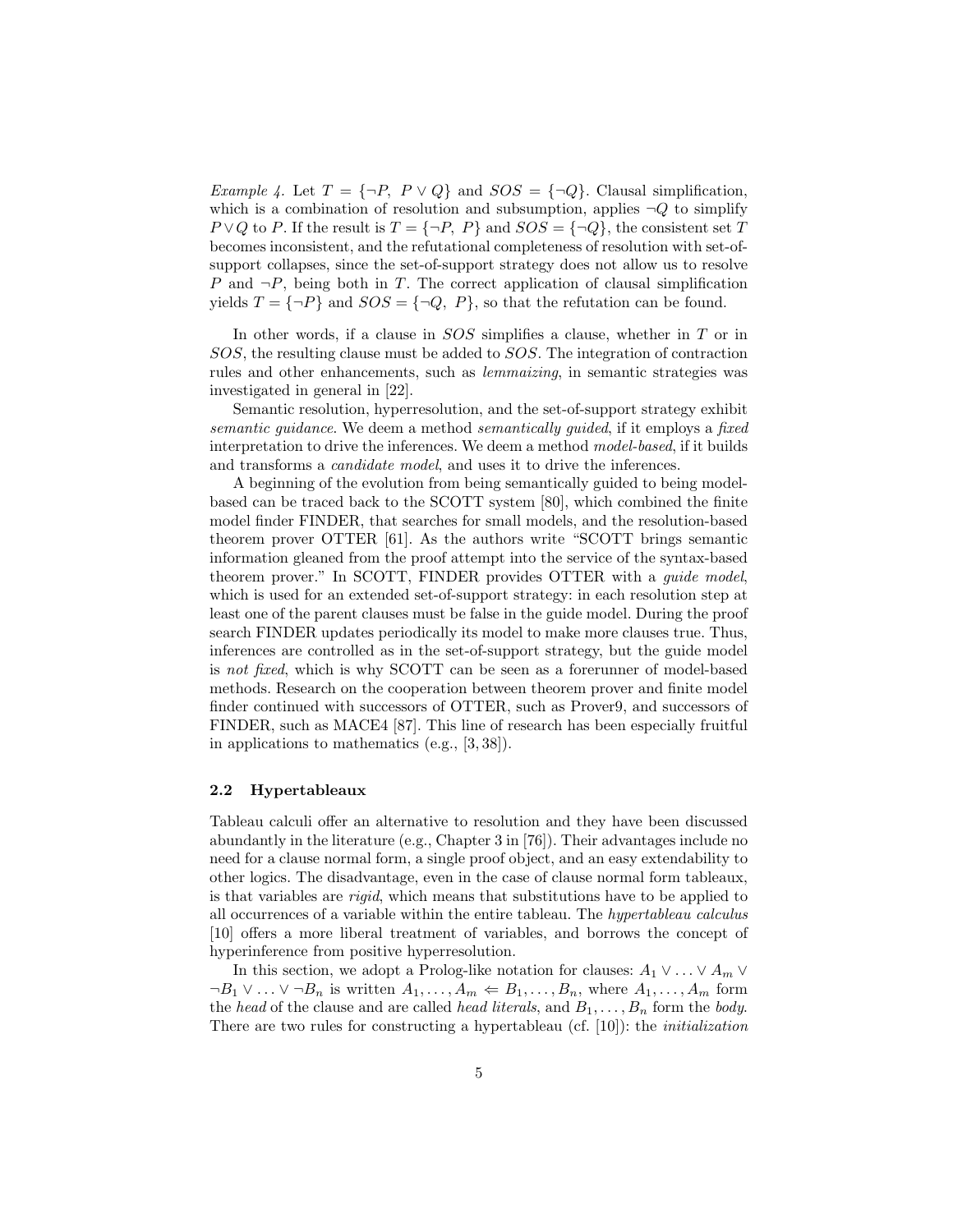rule gives a tableau consisting of a single node labeled with  $\top$ ; this one-element branch is open. The hyperextension rule selects an open branch and a clause  $A_1, \ldots, A_m \leftarrow B_1, \ldots, B_n$ , where  $m, n \geq 0$ , from the given set S, such that there exists a most general unifier  $\sigma$  which makes all the  $B_i \sigma$ 's follow logically from the model given by the branch. If there is a variable in the clause that has an occurrence in more than one head literal  $A_i$ , a *purifying substitution*  $\pi$  is used to ground this variable. Then the branch is extended by new nodes labeled with  $A_i\sigma\pi, \ldots, A_m\sigma\pi$ . A branch is *closed* if it can be extended by a clause without head literals. S is unsatisfiable if and only if there is a hypertableau for S whose branches are all closed.

Two major advantages of hyperextension are that it avoids unnecessary branching, and only variables in the clauses are universally quantified and get instantiated, while variables in the branches are treated as free variables (except those occurring in different head literals). The latter feature allows a superposition-like handling of equality [11], while the former is relevant for hypertableaux for description logic [78], which we shall return to in the next section. Hypertableaux were implemented in the Hyper theorem prover for first-order logic, followed by E-Hyper implementing also the handling of equality.

Example 5. An example refutation is given in Figure 1. The initial tableau is set up with the only positive clause. Extension at  $R(a)$  with the second clause uses  $\sigma = \{x \leftarrow a\}$ : since y appears only once in the resulting head,  $\pi = \varepsilon$ and y remains as a free variable. In the right subtree  $R(f(z))$  is extended with the second clause and  $\sigma = \{x \leftarrow f(z)\}\)$ . In the head  $P(f(z)), Q(f(z), y)$  of the resulting clause  $z$  is repeated: an *instance generation* mechanism produces  $\pi = \{z \leftarrow b\}$ , or the instance  $P(f(b)), Q(f(b), y) \leftarrow R(f(b))$ , to find a refutation. Note how the tableau contains by construction only positive literals, and the interpretation given by a branch is used to control the extension steps very much like in hyperresolution.



Fig. 1. A sample hypertableaux refutation with the clause set on the right.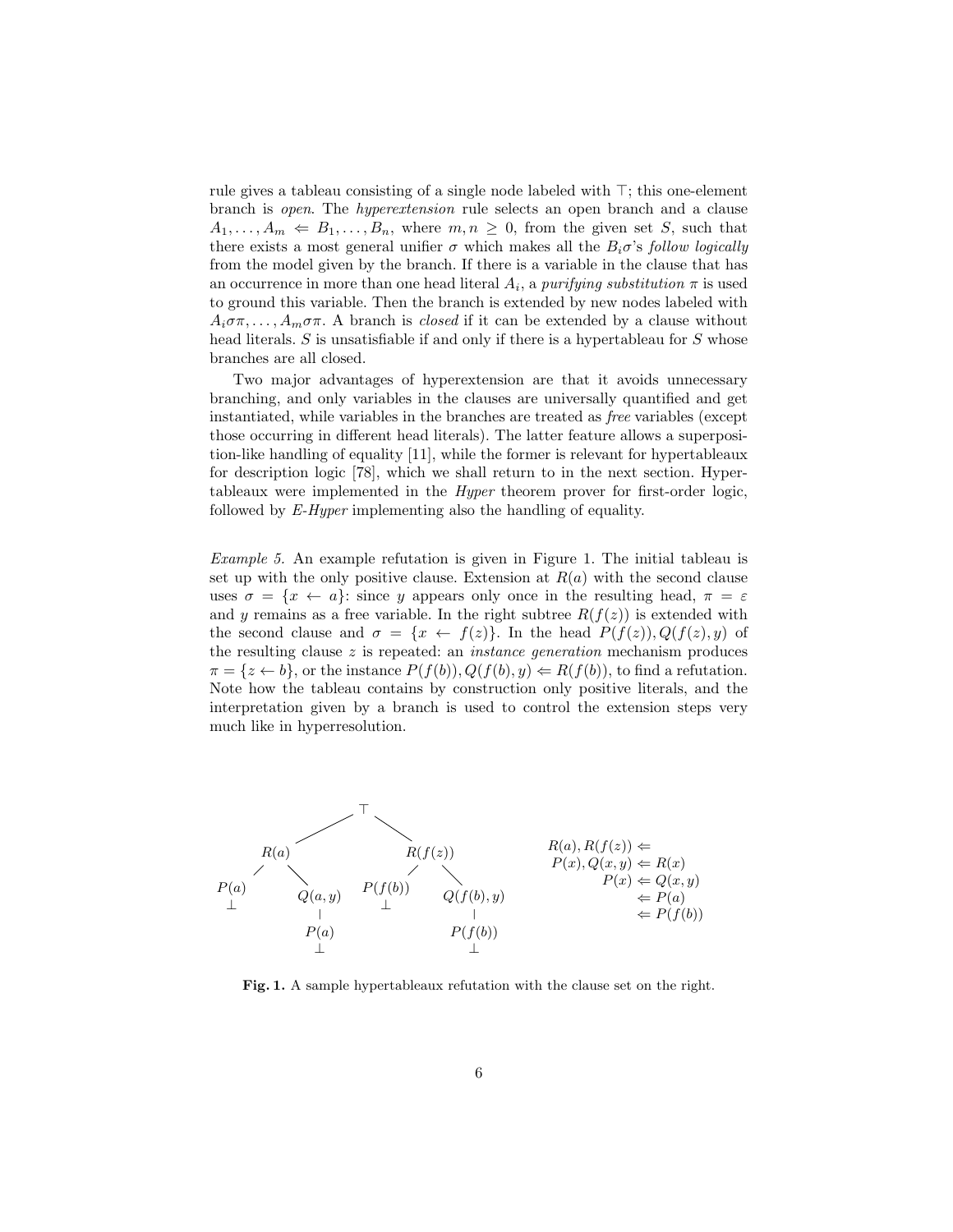#### 2.3 Model-based Transformation of Clause Sets

Hypertableaux use partial models, that is, models for parts of a clause set, to control the search space. An open branch that cannot be expanded further represents a model for the entire clause set. In this section we present a transformation method, borrowed from model-based diagnosis and presented in [8], which is based on a given model and therefore can be installed on top of hypertableaux. In applications to diagnosis, one has a set of clauses  $S$  which corresponds to a description of a system, such as an electrical circuit. Very often there is a model I of a correctly functioning system available; in case of an electrical circuit it may be provided by the design tool itself. If the actual circuit is fed with an input and does not show the expected output, the task is to find a diagnosis, or those parts of the circuit which may be broken. Instead of doing reasoning with the system description  $S$  and its input and output in order to find the erroneous parts, the idea is to compute only deviations from the initially given model I.

Assume that  $S$  is a set of propositional clauses and  $I$  a set of propositional atoms; as a very simple example take

$$
S = \{ B \Leftarrow, C \Leftarrow A, B \} \text{ and } I = \{ A \}.
$$

Each clause in S is transformed by replacing a positive literal L by  $\neg neq\_L$  and a negative literal  $\neg L$  by  $neq L$ , if L is contained in I. In other words, a literal which is contained in the initial model moves to the other side of the arrow and is renamed with the prefix  $neg$  as in

$$
S' = \{ B \Leftarrow, C, neg \ A \Leftarrow B \}.
$$

This transformation is model-preserving, as every model of S is a model of  $S'$ . For this it suffices to assign true to neg<sub>-L</sub> if and only if L is false, for every  $L \in I$ , and keep truth values unchanged for atoms outside of I. This property is independent of  $I$ , and it holds even if  $I$  is not a model of  $S$ . In our example, after initialization, first hyperextension with  $B \leftarrow$ , and then hyperextension with  $C, neg \ A \Leftarrow B$ , yield the open branches  $\{B, C\}$  and  $\{B, neg \ A\}$ . Hyperextension with  $C, neg A \Leftarrow B$  can be applied because only B occurs in the body. Since A is assumed to be true in I, it can be added: adding A to  $\{B, C\}$  yields model  ${A, B, C}$ ; adding A to  ${B, neg.A}$  yields model  ${B}$ . If deriving A in S is very expensive, it pays off to save this derivation by moving A as  $neg A$  to the body of the clause. In this example a Horn clause becomes non-Horn, introducing the case where A is false, and  $neg A$  holds, although A is in I. Symmetrically, a non-Horn clause may become Horn. This transformation technique enabled a hypertableau prover to compute benchmarks from electrical engineering [8], and was also applied to the view update problem in databases [2].

Although this transformation mechanism only works in the propositional case, it can be extended to description logic [39]. Indeed, most description logic reasoners are based on tableau calculi, and a hypertableau calculus was used in [78] as a basis for an efficient reasoner for the description logic  $\mathcal{SHIQ}$ . For this purpose, the authors define DL-clauses as clauses without occurrences of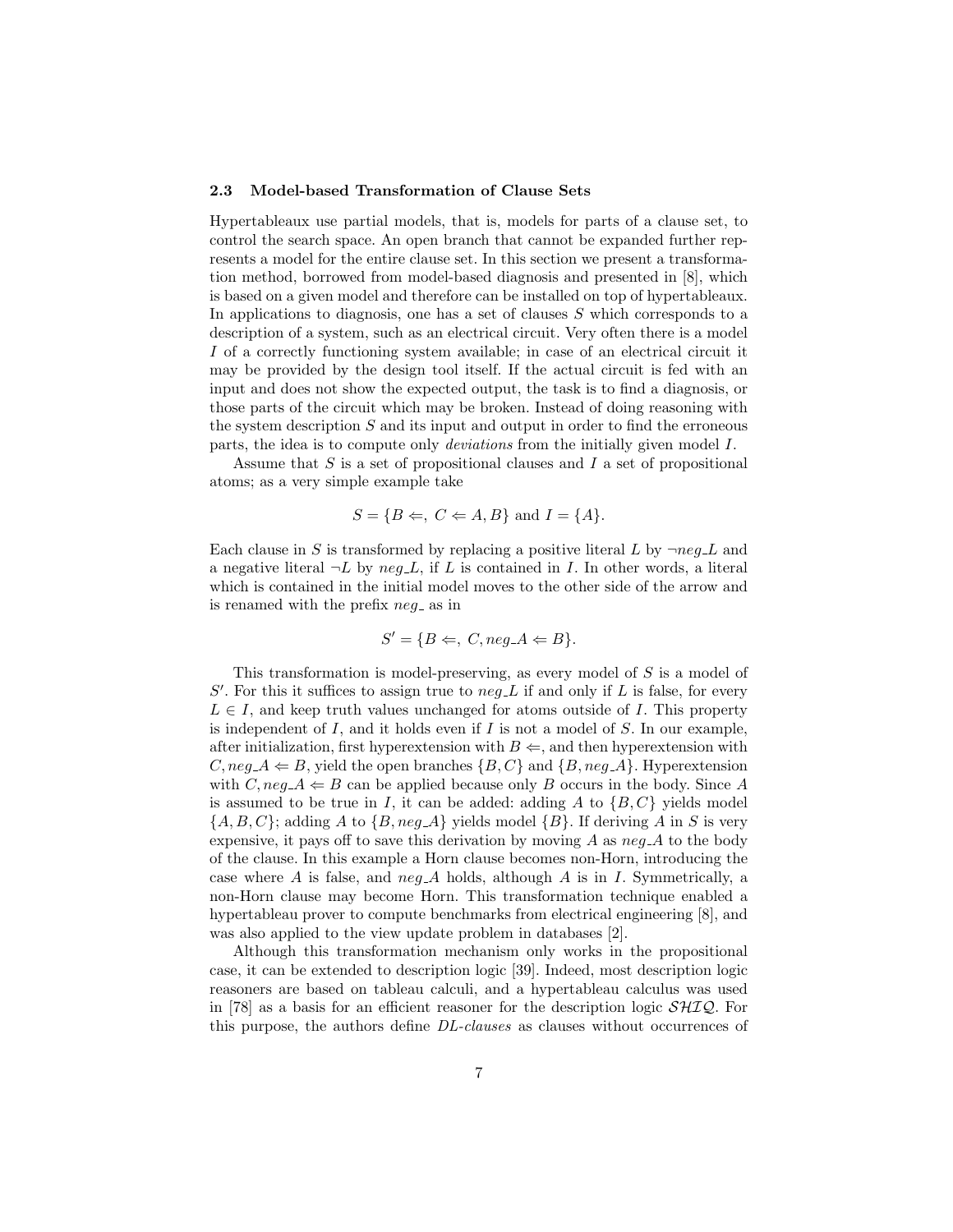function symbols, and such that the head is allowed to include disjunctions of atoms, which may contain existential role restrictions as in

$$
\exists \text{repairs.} \text{Car}(x) \Leftarrow \text{Mechanic}(x).
$$

In other words, a given  $\mathcal{SHIQ}$ -Tbox is translated to a large extent into firstorder logic; only existential role restrictions are kept as positive "literals." Given a Tbox in the form of a set of DL-clauses, if we have in addition an Abox, or a set of ground assertions, we can use the interpretation given by the ABox as initial model for the model-based transformation [39]. On this basis, the already mentioned E-Hyper reasoner was modified to become  $E-KRHyper$ , which was shown to be a decision procedure for  $\mathcal{SHIQ}$  in [16].

## 2.4 The Model Evolution Calculus

The practical success of DPLL-based SAT solvers suggested the goal of lifting features of DPLL to the first-order level. Research focused on splitting first-order clauses, seen as a way to improve the capability to handle non-Horn clauses. Breaking first-order clauses apart is not as simple as in propositional logic, because a clause stands for all its ground instances, and literals share variables that are implicitly universally quantified. Decomposing disjunction is a native feature in tableaux, whose downside is represented by rigid variables, as already discussed in Section 2.2, where we saw how hypertableaux offer a possible answer.

The quest for ways to split efficiently clauses such as  $A(x) \vee B(x)$  led to the model evolution calculus [13]. In this method splitting  $A(x) \vee B(x)$  yields a branch with  $A(x)$ , meaning  $\forall x A(x)$ , and one with  $\neg A(c)$ , the Skolemized form of  $\neg \forall x A(x) \equiv \exists x \neg A(x)$ . Splitting in this way has the disadvantage that the signature changes, and Skolem constants, being new, do not unify with other non-variable terms. Thus, the model evolution calculus employs parameters, in place of Skolem constants, to replace existentially quantified variables. These parameters are similar to the free variables of hypertableaux.

The similarity between the model evolution calculus and DPLL goes beyond splitting, as the model evolution calculus aims at being a faithful lifting of DPLL to first-order logic. Indeed, a central feature of the model evolution calculus is that it maintains a *context A*, which is a finite set of literals, representing a Herbrand interpretation  $I_A$ , seen as a candidate partial model of the input set of clauses S. Thus, the model evolution calculus is a model-based first-order method. Literals in  $\Lambda$  may contain variables, implicitly universally quantified as in clauses, and parameters. Clauses are written in the form  $\Lambda \vdash C$ , so that each clause carries the context with itself.

In order to determine whether  $I_A \models L$ , for L an atom in the Herbrand base of S, one looks at the most specific literal in  $\Lambda$  that subsumes  $L$ ; in case of a tie, L is picked with positive sign. If  $I<sub>A</sub>$  is not a model of S, the inference system unifies input clauses against  $\Lambda$  to find instances that are not true in  $I_{\Lambda}$ : these instances are subject to splitting, to modify  $\Lambda$  and repair  $I_{\Lambda}$ . Otherwise, the system recognizes that  $\Lambda$  cannot be fixed and declares  $S$  unsatisfiable. As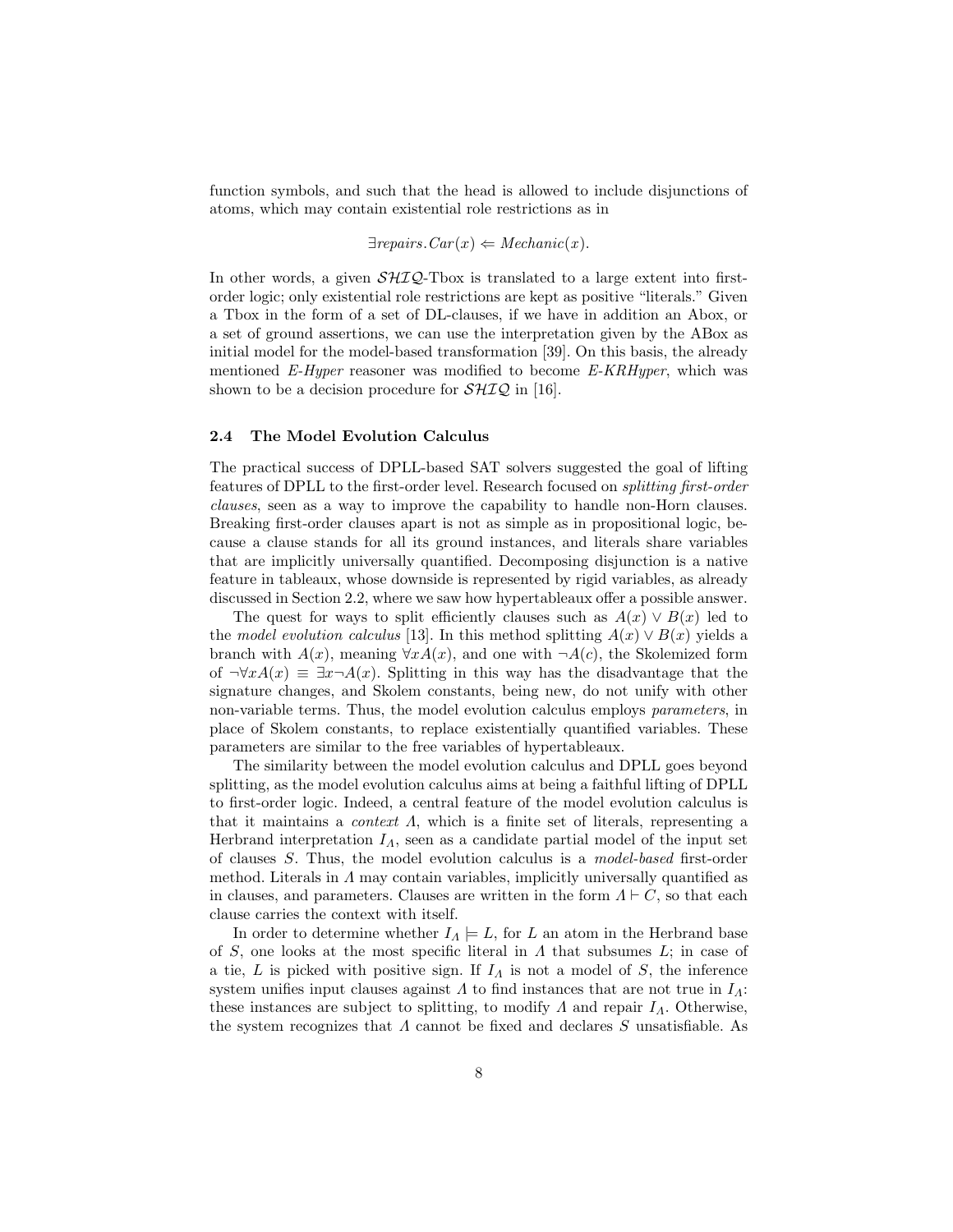DPLL uses *depth-first search with backtracking*, the model evolution calculus uses depth-first search with backtracking and iterative deepening on term depth, which however may skew the search towards big proofs with small term depth. The model evolution calculus was implemented in the Darwin prover [9], and extended to handle equality on its own [12] and with superposition [14].

## 2.5 SGGS: Semantically-Guided Goal-Sensitive Reasoning

SGGS, for Semantically-Guided Goal-Sensitive reasoning, is a new theoremproving method for first-order logic [29, 26, 28, 27], which inherits features from several of the strategies that we surveyed in the previous sections. SGGS is semantically guided by a fixed initial interpretation  $I$  like semantic resolution; and it is goal-sensitive like the set-of-support strategy. With hyperresolution and hypertableaux, it shares the concept of hyperinference, although the hyperinference in SGGS, as we shall see, is an instance generation inference, and therefore its closest ancestor is hyperlinking [58, 71], an inference rule that uses the most general unifier of a hyperresolution step to generate instances of the parents, rather than a hyperresolvent.

Most importantly, SGGS is model-based at the first-order level, in the sense of working by representing and transforming a candidate partial model of the given set S of first-order clauses. This fundamental characteristic is in common with the model evolution calculus, but while the latter lifts DPLL, SGGS lifts DPLL-CDCL to first-order logic, and it combines the model-based character with the semantic guidance and the goal sensitivity. Indeed, SGGS was motivated by the quest for a method that is simultaneously first-order, model-based, semanticallyguided, and goal-sensitive. Furthermore, SGGS is proof confluent, which means it does not need backtracking, and it does not necessarily reduce to either DPLL or DPLL-CDCL, if given a propositional problem.

In DPLL-CDCL, if a literal  $L$  appears in the trail that represents the candidate partial model, all occurrences of  $\neg L$  in the set of clauses are false. If all literals of a clause  $C$  are false,  $C$  is in *conflict*; if all literals of  $C$  except one, say  $Q$ , are false,  $Q$  is an *implied literal* with  $C$  as *justification*. The status of  $C$ depends on the decision levels where the complements of its literals were either guessed (decision) or implied (Boolean propagation). SGGS generalizes these concepts to first-order logic. Since variables in first-order literals are implicitly universally quantified, if L is true,  $\neg L$  is false, but if L is false, we only know that a ground instance of  $\neg L$  is true. SGGS restores the symmetry by introducing the notion of uniform falsity: L is uniformly false, if all its ground instances are false, or, equivalently, if  $\neg L$  is true. A first rôle of the given interpretation I is to provide a reference model where to evaluate the truth value of literals: a literal is  $I$ -true, if it is true in  $I$ , and  $I$ -false, if it is uniformly false in  $I$ .

An SGGS clause sequence  $\Gamma$  is a sequence of clauses, where every literal is either I-true or I-false, so that it tells the truth value in  $I$  of all its ground instances. In every clause C in  $\Gamma$  a literal is selected: if  $C = L_1 \vee \ldots \vee L_n$  and  $L_n$  is selected, we write the clause as  $L_1 \vee \ldots \vee [L_n]$ , or, more compactly,  $C[L_n]$ , with a slight abuse of the notation. SGGS tries to modify  $I$  into a model of  $S$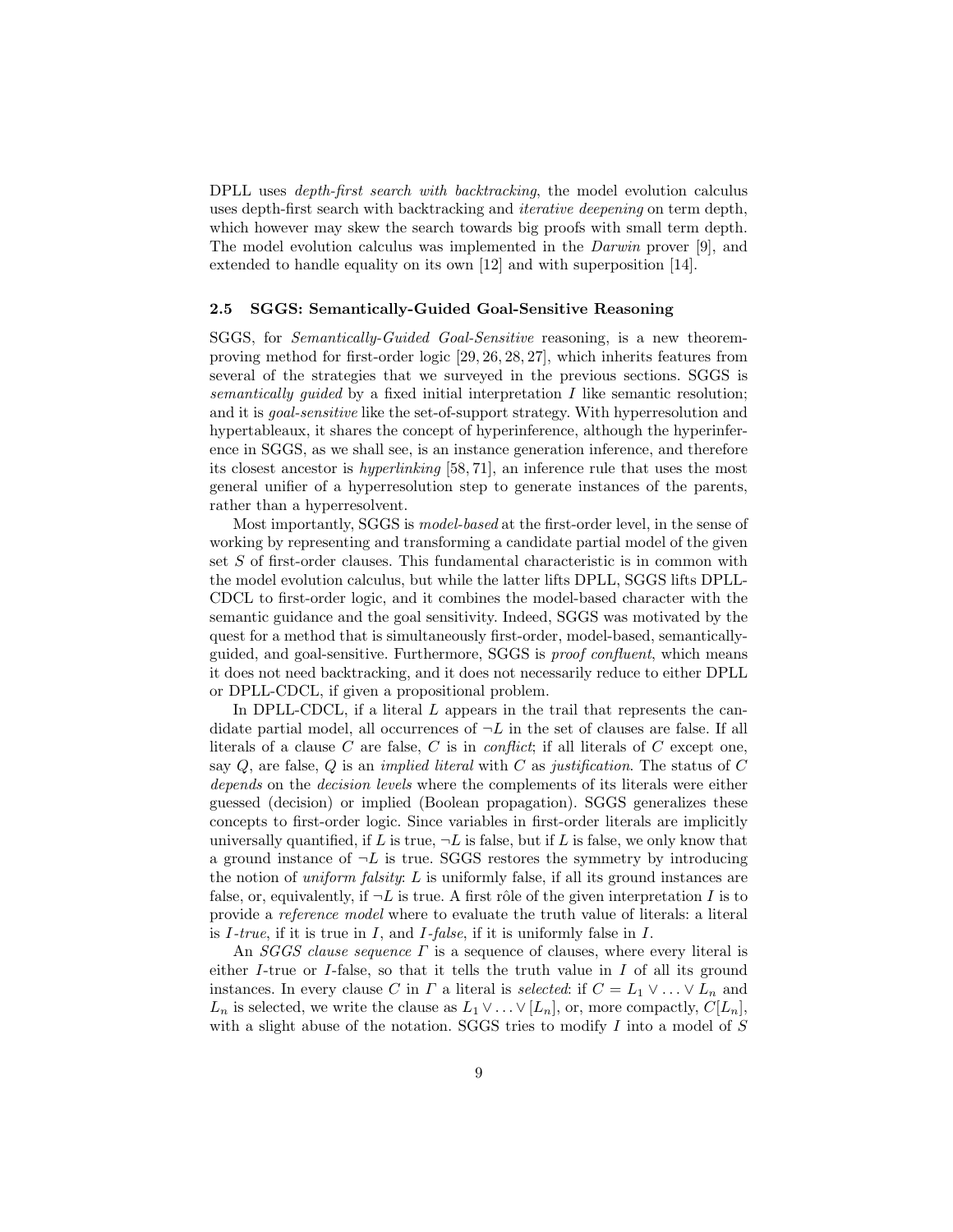(if I is a model of S the problem is solved). Thus, I-false literals are preferred for selection, and an I-true literal is selected only in a clause whose literals are all I-true, called I-all-true clause. A second rôle of the given interpretation I is to provide a starting point for the search of a model for S.

An SGGS clause sequence  $\Gamma$  represents a partial interpretation  $I^p(\Gamma)$ : if  $\Gamma$ is the empty sequence, denoted by  $\varepsilon$ ,  $I^p(\Gamma)$  is empty; if  $\Gamma$  is  $C_1[L_1], \ldots, C_i[L_i],$ and  $I^p(\Gamma|_{i-1})$  is the partial interpretation represented by  $C_1[L_1], \ldots, C_{i-1}[L_{i-1}],$ then  $I^p(\Gamma)$  is  $I^p(\Gamma|_{i-1})$  plus the ground instances  $L_i\sigma$  of  $L_i$ , such that  $C_i\sigma$  is ground,  $C_i \sigma$  is not satisfied by  $I^p(\Gamma|_{i-1})$ , and  $\neg L_i \sigma$  is not in  $I^p(\Gamma|_{i-1})$ , so that  $L_i\sigma$  can be added to satisfy  $C_i\sigma$ . In other words, each clause adds the ground instances of its selected literal that satisfy ground instances of the clause not satisfied thus far.

An *interpretation*  $I[\Gamma]$  is obtained by consulting first  $I^p(\Gamma)$ , and then *I*: for a ground literal L, if its atom appears in  $I^p(\Gamma)$ , its truth value in  $I[\Gamma]$  is that in  $I^p(\Gamma)$ ; otherwise, it is that in I. Thus,  $I[\Gamma]$  is I modified to satisfy the clauses in  $\Gamma$  by satisfying the selected literals, and since I-true selected literals are already true in I, the I-false selected literals are those that matter. For example, if  $\Gamma$ is  $[P(x)]$ ,  $\neg P(f(y)) \vee [Q(y)]$ ,  $\neg P(f(z)) \vee \neg Q(g(z)) \vee [R(f(z), g(z))]$ , and I is all negative like in positive hyperresolution,  $I|\Gamma|$  satisfies all ground instances of  $P(x)$ ,  $Q(y)$ , and  $R(f(z), g(z))$ , and no other positive literal.

SGGS generalizes Boolean, or clausal, propagation to first-order logic. Consider an I-false (I-true) literal M selected in clause  $C_i$  in  $\Gamma$ , and an I-true (*I*-false) literal L in  $C_i$ ,  $i > j$ : if all ground instances of L appear negated among the ground instances of M added to  $I^p(\Gamma)$ , L is uniformly false in  $I[\Gamma]$  because of M, and depends on M, like  $\neg L$  depends on L in propositional Boolean propagation, when L is in the trail. If this happens for all its literals, clause  $C[L]$  is in *conflict* with  $I[\Gamma]$ ; if this happens for all its literals except L, L is an *implied* literal with  $C[L]$  as justification. SGGS employs assignment functions to keep track of the dependencies of I-true literals on selected I-false literals, realizing a sort of first-order propagation modulo semantic guidance by I. SGGS ensures that I-all-true clauses in  $\Gamma$  are either conflict clauses or justifications.

The main inference rule of SGGS, called SGGS-extension, uses the current clause sequence  $\Gamma$  and a clause  $C$  in  $S$  to generate an instance  $E$  of  $C$  and add it to  $\Gamma$  to obtain the next clause sequence  $\Gamma'$ . SGGS-extension is a hyperinference, because it unifies literals  $L_1, \ldots, L_n$  of C with I-false selected literals  $M_1, \ldots, M_n$ of opposite sign in  $\Gamma$ . The hyperinference is *guided* by  $I[\Gamma]$ , because *I*-false selected literals contribute to  $I[\Gamma]$  as explained above. Another ingredient of the instance generation mechanism ensures that every literal in  $E$  is either  $I$ -true or I-false. SGGS-extension is also responsible for selecting a literal in E.

The lifting theorem for SGGS-extension shows that if  $I[T] \not\models C'$  for some ground instance  $C'$  of a clause  $C \in S$ , SGGS-extension builds an instance E of  $C$  such that  $C'$  is an instance of  $E$ . There are three kinds of SGGS-extension: (1) add a clause E which is in conflict with  $I[\Gamma]$  and is I-all-true; (2) add a clause E which is in conflict with  $I[T]$  but is not I-all-true; and (3) add a clause E which is not in conflict with  $I[\Gamma]$ . In cases (1) and (2), it is necessary to *solve*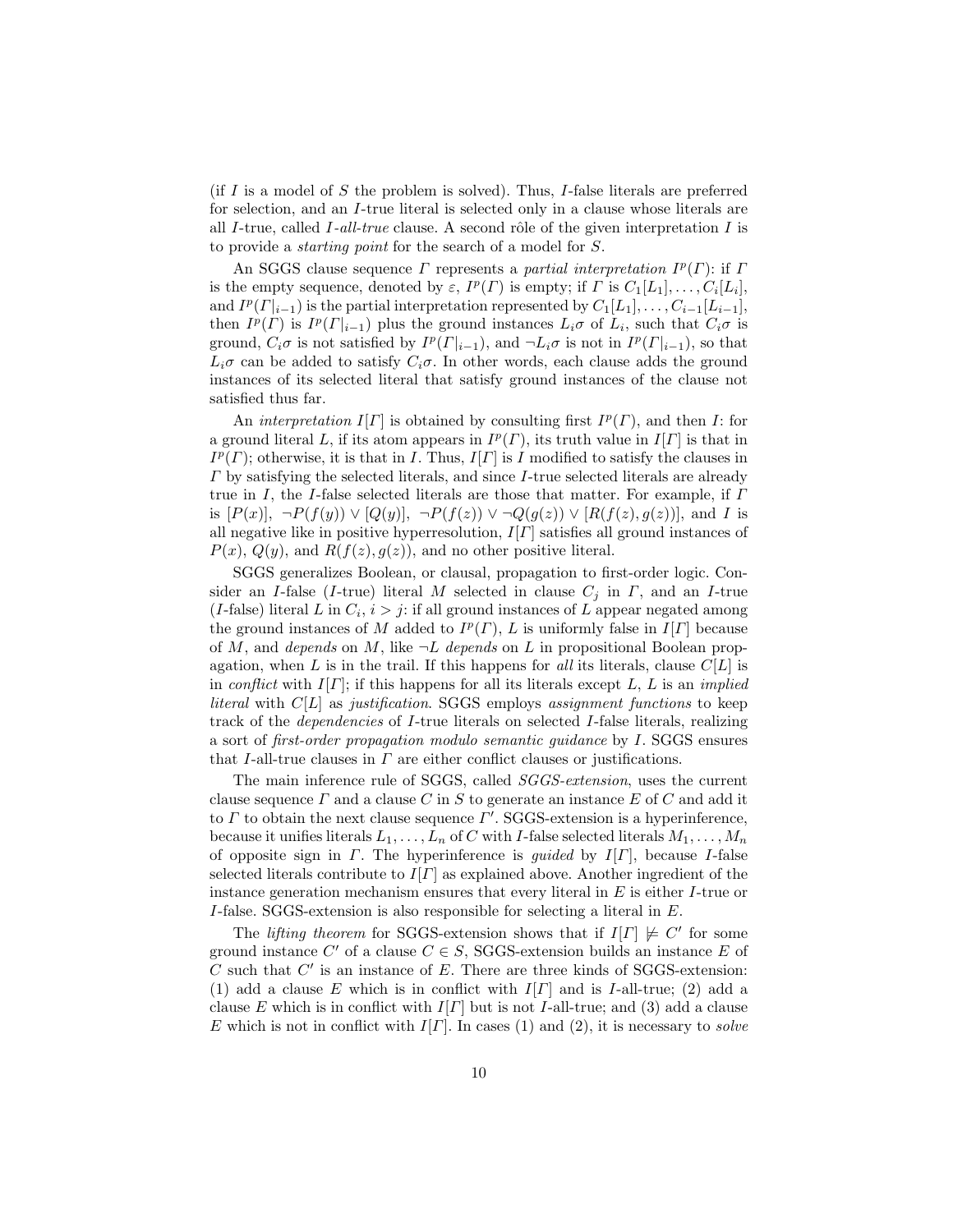the conflict: it is here that SGGS lifts the conflict-driven clause learning (CDCL) mechanism of DPLL-CDCL to the first-order level.

In DPLL-CDCL a conflict is *explained* by resolving a conflict clause  $C$  with the justification  $D$  of a literal whose complement is in  $C$ , generating a new conflict clause. Typically resolution continues until we get either the empty clause  $\perp$  or an *asserting clause*, namely a clause where only one literal Q is falsified in the current decision level. DPLL-CDCL learns the asserting clause and backjumps to the shallowest level where Q is undefined and all other literals in the asserting clause are false, so that Q enters the trail with the asserting clause as justification. SGGS *explains* a conflict by resolving the conflict clause  $E$  with an I-all-true clause  $D[M]$  in  $\Gamma$  which is the justification of the literal M that makes an I-false literal L in E uniformly false in  $I[\Gamma]$ . Resolution continues until we get either  $\perp$  or a conflict clause  $E[L]$  which is I-all-true. If  $\perp$  arises, S is unsatisfiable. Otherwise, SGGS moves the I-all-true clause  $E[L]$  to the left of the clause  $B[M]$ , whose I-false selected literal M makes L uniformly false in  $I[T]$ . The effect is to flip at once the truth value of all ground instances of L in  $I[\Gamma]$ , so that the conflict is solved,  $L$  is implied, and  $E[L]$  satisfied.

In order to simplify the presentation, up to here we omitted that clauses in SGGS may have constraints. For example,  $x \neq y \triangleright P(x, y) \vee Q(y, x)$  is a constrained clause, which represents its ground instances that satisfy the constraints:  $P(a, b) \vee Q(b, a)$  is an instance, while  $P(a, a) \vee Q(a, a)$  is not. The reason for constraints is that selected literals of clauses in  $\Gamma$  may *intersect*, in the sense of having ground instances with the same atoms. Since selected literals determine  $I^p(\Gamma)$ , whence  $I[\Gamma]$ , non-empty intersections represent *duplications*, if the literals have the same sign, and contradictions, otherwise. SGGS removes duplications by deletion of clauses, and contradictions by resolution. However, before doing either, it needs to *isolate* the shared ground instances in the selected literal of one clause. For this purpose, SGGS features inference rules that replace a clause by a partition, that is, a set of clauses that represent the same ground instances and have *disjoint* selected literals. This requires constraints. For example, a partition of  $[P(x, y)] \vee Q(x, y)$  is  $\{true \triangleright [P(f(z), y)] \vee Q(f(z), y), top(x) \neq 0\}$  $f \triangleright [P(x, y)] \vee Q(x, y)$ , where the constraint  $top(x) \neq f$  means that variable x cannot be instantiated with a term whose topmost symbol is  $f$ . If  $L$  and  $M$ in  $C[L]$  and  $D[M]$  of  $\Gamma$  intersect, SGGS partitions  $C[L]$  by  $D[M]$ : it partitions  $C[L]$  into  $A_1 \triangleright C_1[L_1], \ldots, A_n \triangleright C_n[L_n]$  so that only  $L_j$ , for some  $j, 1 \leq j \leq n$ , intersects with M, and  $A_i \triangleright C_i[L_i]$  is either deleted or resolved with  $D[M]$ . The following example shows an SGGS-refutation:

Example 6. Given  $S = \{\neg P(f(x)) \vee \neg Q(g(x)) \vee R(x), P(x), Q(y), \neg R(c)\}\$ , let I be all negative. An SGGS-derivation starts with the empty sequence. Then, four SGGS-extension steps apply:

> $\Gamma_0$ :  $\varepsilon$  $\Gamma_1: [P(x)]$  $\Gamma_2$ :  $[P(x)], [Q(y)]$  $\Gamma_3$ :  $[P(x)], [Q(y)], \neg P(f(x)) \vee \neg Q(g(x)) \vee [R(x)]$  $\Gamma_4$ :  $[P(x)], [Q(y)], \neg P(f(x)) \vee \neg Q(g(x)) \vee [R(x)], [\neg R(c)]$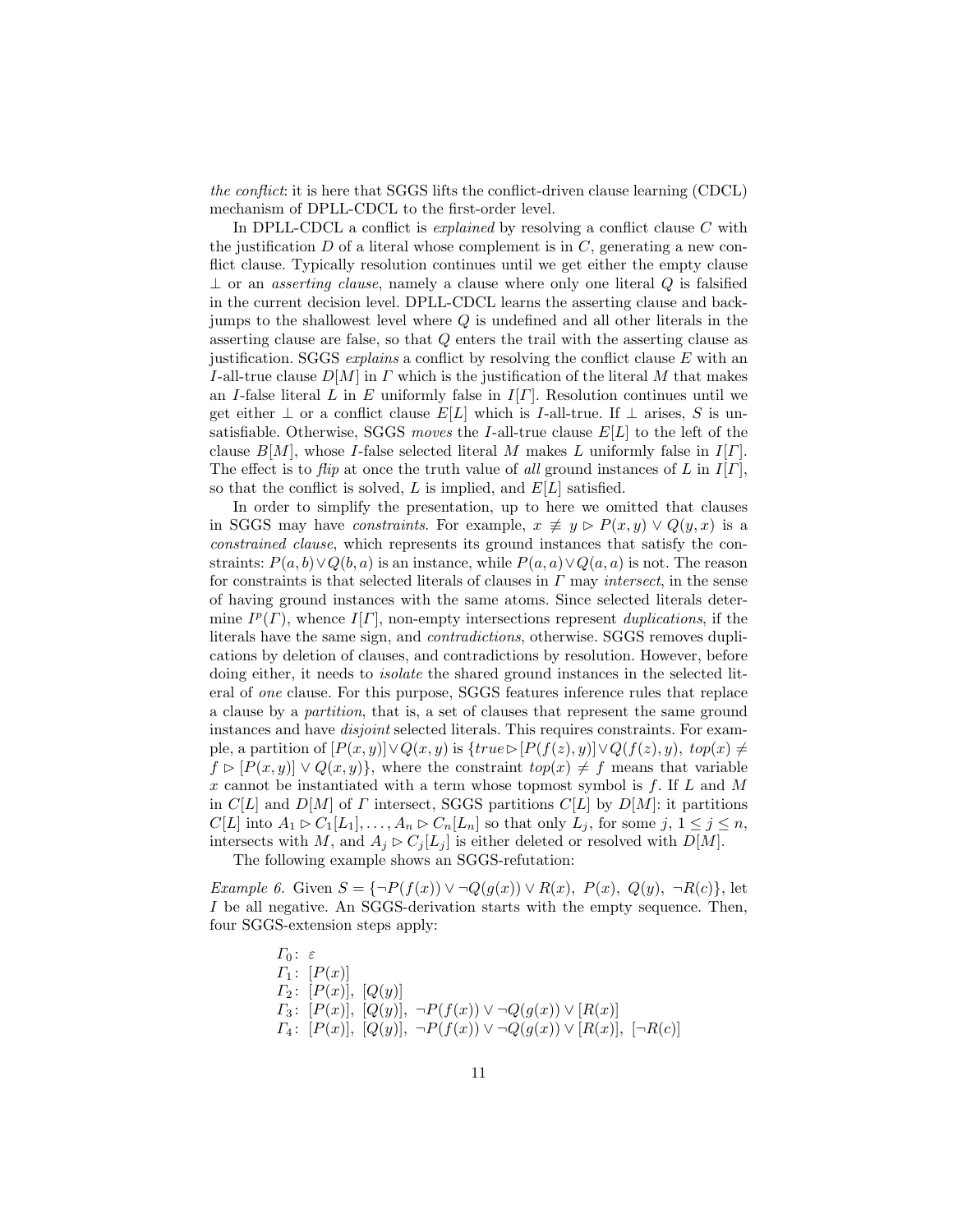At this stage, the selected literals  $R(x)$  and  $\neg R(c)$  intersect, and therefore SGGS partitions  $\neg P(f(x)) \vee \neg Q(g(x)) \vee [R(x)]$  by  $[\neg R(c)]$ :

$$
\Gamma_5: [P(x)], [Q(y)], x \not\equiv c \rhd \neg P(f(x)) \vee \neg Q(g(x)) \vee [R(x)],
$$
  

$$
\neg P(f(c)) \vee \neg Q(g(c)) \vee [R(c)], [\neg R(c)]
$$

Now the I-all-true clause  $\neg R(c)$  is in conflict with I[ $\Gamma_5$ ]. Thus, SGGS moves it left of the clause  $\neg P(f(c)) \vee \neg Q(g(c)) \vee [R(c)]$  that makes  $\neg R(c)$  false in  $I[F_5]$ , in order to amend the induced interpretation. Then, it resolves these two clauses, and replaces the parent that is not *I*-all-true, namely  $\neg P(f(c)) \vee \neg Q(g(c)) \vee [R(c)],$ by the resolvent  $\neg P(f(c)) \vee \neg Q(g(c))$ :

$$
T_6: [P(x)], [Q(y)], x \neq c \rightharpoonup P(f(x)) \vee \neg Q(g(x)) \vee [R(x)], [\neg R(c)],
$$
  
\n
$$
\neg P(f(c)) \vee \neg Q(g(c)) \vee [R(c)]
$$
  
\n
$$
T_7: [P(x)], [Q(y)], x \neq c \rightharpoonup P(f(x)) \vee \neg Q(g(x)) \vee [R(x)], [\neg R(c)],
$$
  
\n
$$
\neg P(f(c)) \vee [\neg Q(g(c))]
$$

Assuming that in the resolvent the literal  $\neg Q(g(c))$  gets selected, there is now an intersection between selected literals  $\neg Q(g(c))$  and  $Q(y)$ , so that SGGS partitions  $Q(y)$  by  $\neg P(f(c)) \vee \neg Q(g(c))$ :

$$
\Gamma_8: [P(x)], top(y) \neq g \triangleright [Q(y)], z \neq c \triangleright [Q(g(z))], [Q(g(c))],
$$
  

$$
x \neq c \triangleright \neg P(f(x)) \vee \neg Q(g(x)) \vee [R(x)], [\neg R(c)], \neg P(f(c)) \vee [\neg Q(g(c))]
$$

At this point, the I-all-true clause  $\neg P(f(c)) \vee [\neg Q(g(c))]$  is in conflict with  $I[T_8]$ . As before, SGGS moves it left of the clause that makes its selected literal  $\neg Q(g(c))$  false, namely  $[Q(g(c))]$ , in order to fix the candidate model, and then resolves  $\neg P(f(c)) \vee [\neg Q(g(c))]$  and  $[Q(g(c))]$ , replacing the latter by the resolvent  $\neg P(f(c))$ :

$$
\begin{array}{ll} \Gamma_9 \colon & [P(x)], \; top(y) \neq g \rhd [Q(y)], \; z \not\equiv c \rhd [Q(g(z))], \; \neg P(f(c)) \vee [\neg Q(g(c))], \\ & [Q(g(c))], \; x \not\equiv c \rhd \neg P(f(x)) \vee \neg Q(g(x)) \vee [R(x)], \; [\neg R(c)] \end{array}
$$

$$
\Gamma_{10}\colon [P(x)], \; top(y) \neq g \rhd [Q(y)], \; z \neq c \rhd [Q(g(z))], \; \neg P(f(c)) \vee [\neg Q(g(c))],
$$
  

$$
[\neg P(f(c))], \; x \neq c \rhd \neg P(f(x)) \vee \neg Q(g(x)) \vee [R(x)], \; [\neg R(c)]
$$

The resolvent has only one literal which gets selected; since  $[\neg P(f(c))]$  intersects with  $[P(x)]$ , the next inference partitions  $[P(x)]$  by  $[\neg P(f(c))]$ :

$$
\Gamma_{11}: \text{ top}(x) \neq f \rhd [P(x)], \ y \neq c \rhd [P(f(y))], \ [P(f(c))], \ \text{top}(y) \neq g \rhd [Q(y)],
$$
\n
$$
z \neq c \rhd [Q(g(z))], \ \neg P(f(c)) \lor [\neg Q(g(c))], \ [\neg P(f(c))],
$$
\n
$$
x \neq c \rhd \neg P(f(x)) \lor \neg Q(g(x)) \lor [R(x)], \ [\neg R(c)]
$$

The next step moves the I-all-true clause  $[\neg P(f(c))]$ , which is in conflict with  $I[T_{11}]$ , to the left of the clause  $[P(f(c))]$  that makes  $[\neg P(f(c))]$  false in  $I[T_{11}]$ , and then resolves these two clauses to generate the empty clause:

$$
\begin{array}{ll} \varGamma_{12}\colon\; top(x)\neq f\vartriangleright [P(x)],\;y\not\equiv c\vartriangleright [P(f(y))],\;[\neg P(f(c))],\;[P(f(c))],\\ \quad top(y)\neq g\vartriangleright [Q(y)],\;z\not\equiv c\vartriangleright [Q(g(z))],\;\neg P(f(c)\vee [\neg Q(g(c))],\\ x\not\equiv c\vartriangleright \neg P(f(x))\vee \neg Q(g(x))\vee [R(x)],\;[\neg R(c)]\\ \varGamma_{13}\colon\; top(x)\neq f\vartriangleright [P(x)],\;y\not\equiv c\vartriangleright [P(f(y))],\;[\neg P(f(c))\vee [\neg Q(g(c))],\\ \quad top(y)\neq g\vartriangleright [Q(y)],\;z\not\equiv c\vartriangleright [Q(g(z))],\;\neg P(f(c)\vee [\neg Q(g(c))],\\ x\not\equiv c\vartriangleright \neg P(f(x))\vee \neg Q(g(x))\vee [R(x)],\;[\neg R(c)] \end{array}
$$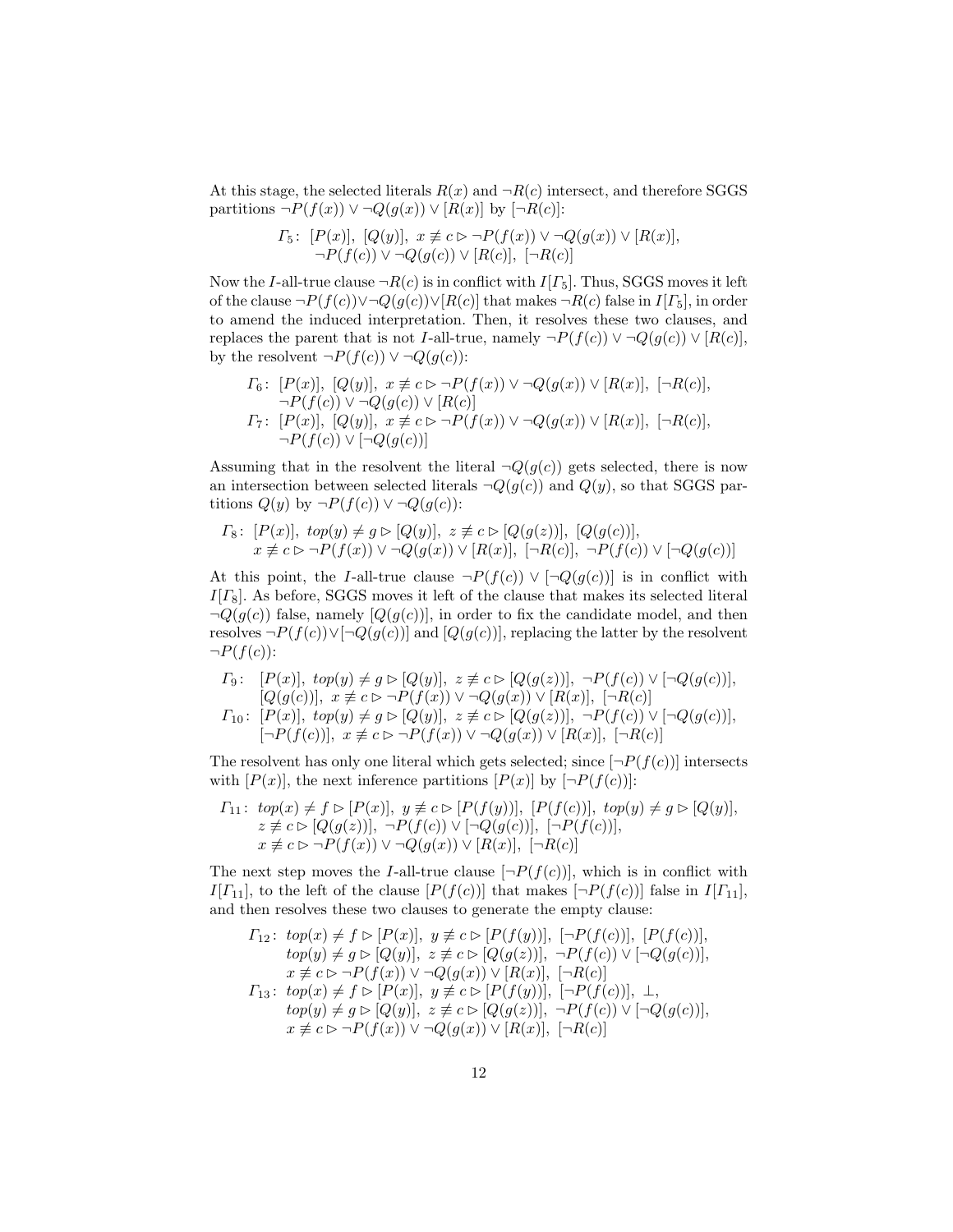This example only illustrates the basic mechanisms of SGGS. This method is so new that it has not yet been implemented: the hope is that its conflictdriven model-repair mechanism will have on first-order theorem proving an effect similar to that of the transition from DPLL to DPLL-CDCL for SAT-solvers. If this were true, even in part, the benefit could be momentous, considering that CDCL played a key rôle in the success of SAT technology. Another expectation is that non-trivial semantic guidance (i.e., not based on sign like in hyperesolution) pays off in case of many axioms or large knowledge bases.

## 3 Model-based Reasoning in First-Order Theories

There are basically two ways one can think about a theory presented by a set of axioms: as the set of all theorems that are logical consequences of the axioms, or as the set of all interpretations that are models of the axioms. The two are obviously connected, but may lead to different styles of reasoning, that we portray by the selection of methods in this section. We cover approaches that build axioms into resolution, hierarchical and locality-based theory reasoning, and a recent method called Model-Constructing satisfiability calculus or MCsat.

#### 3.1 Building Theory Axioms into Resolution and Superposition

The early approaches to theory reasoning emphasized the axioms, by building them into the inference systems. The first analyzed theory was *equality*: since submitting the equality axioms to resolution, or other inference systems for firstorder logic, leads to an explosion of the search space, paramodulation, superposition, and rewriting were developed to build equality into resolution (e.g., [73, 48, 77, 4, 21] and Chapters 7 and 9 in [76]).

Once equality was conquered, research flourished on building-in theories (e.g., [72, 66, 54, 49, 36, 40, 53, 30]). Equational theories, that are axiomatized by sets of equalities, and among them permutative theories, where the two sides of each axiom are permutations of the same symbols, as in associativity and commutativity, received the most attention. A main ingredient is to replace syntactic unification by unification modulo a set  $E$  of equational axioms, a concept generalized by José Meseguer to *order-sorted E-unification* (e.g.,  $[43, 37, 46]$ ). This kind of approach was pursued further, by building into superposition axioms for monoids [42], groups [85], rings and modules [84], or by generalizing superposition to embed transitive relations other than equality [5]. The complexities and limitations of these techniques led to investigate the methods for hierarchical theory reasoning that follow.

## 3.2 Hierarchical Reasoning by Superposition

Since José Meseguer's work with Joe Goguen  $(e.g., [44])$ , it became clear that a major issue at the cross-roads of reasoning, specifying, and programming, is that theories, or specifications, are built by extension to form hierarchies. A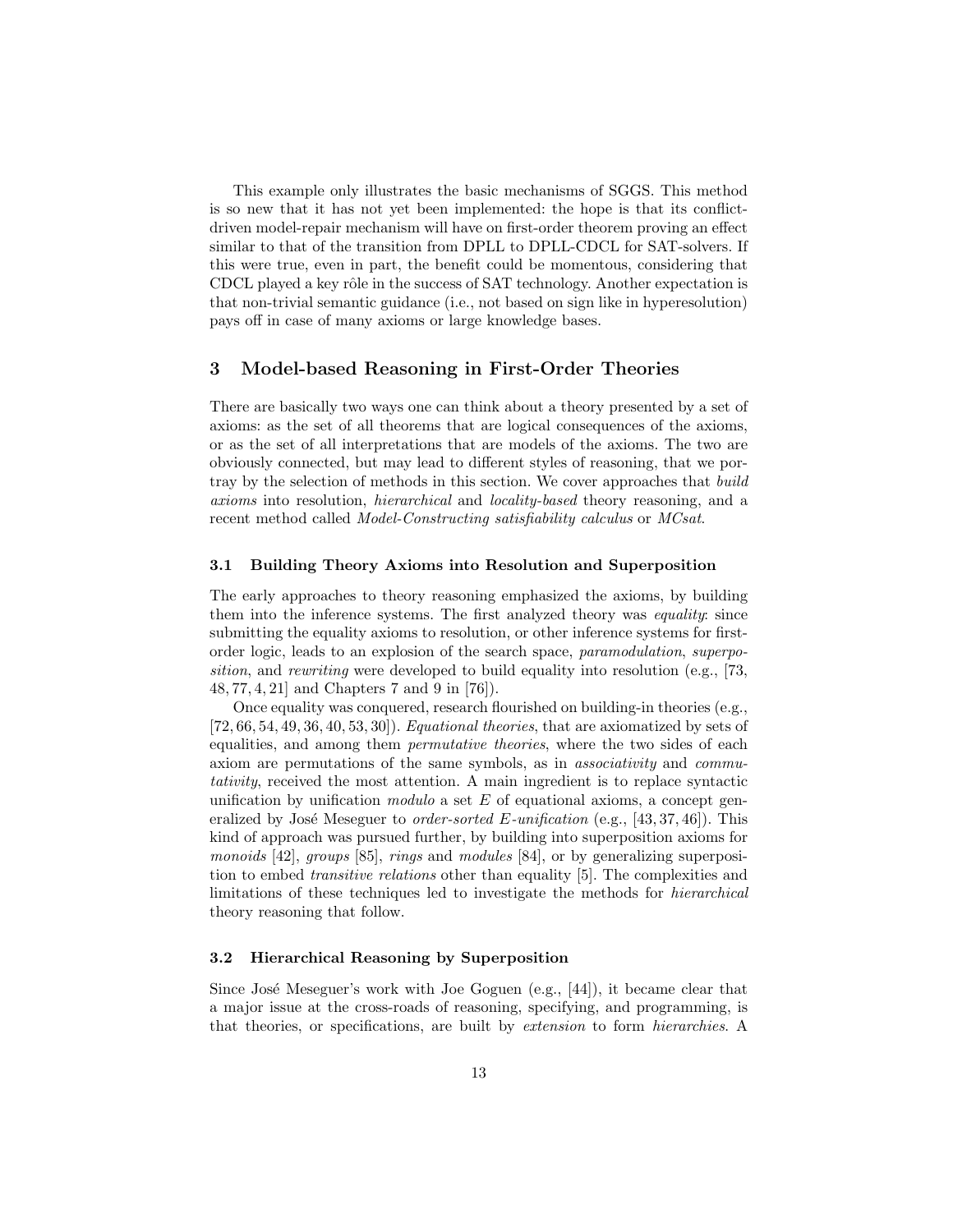base theory  $\mathcal{T}_0$  is defined by a set of sorts  $\mathcal{S}_0$ , a signature  $\Sigma_0$ , possibly a set of axioms  $N_0$ , and the class  $C_0$  of its models (e.g., term-generated  $\Sigma_0$ -algebras). An extended or enriched theory  $\mathcal T$  adds new sorts  $(\mathcal S_0 \subseteq \mathcal S)$ , new function symbols  $(\Sigma_0 \subseteq \Sigma)$ , called *extension functions*, and new axioms  $(N_0 \subseteq N)$ , specifying properties of the new symbols. For the base theory the class of models is given, while the extension is defined axiomatically. A pair  $(\mathcal{T}_0, \mathcal{T})$  as above forms a hierarchy with enrichment axioms N.

The crux of extending specifications was popularized by Joe Goguen and José Meseguer as no junk and no confusion: an interpretation of S and  $\Sigma$ , which is a model of N, is a model of  $\mathcal T$  only if it extends a model in  $\mathcal C_0$ , without collapsing its sorts, or making distinct elements equal (no confusion), or introducing new elements of base sort (no junk). A sufficient condition for the latter is sufficient completeness, a property studied also in inductive theorem proving, which basically says that every ground non-base term  $t'$  of base sort is equal to a ground base term t. Sufficient completeness is a strong restriction, violated by merely adding a constant symbol: if  $\Sigma_0 = \{a, b\}$ ,  $N = N_0 = \{a \not\approx b\}$ , and  $\Sigma = \{a, b, c\}$ , where a, b, and c are constants of the same sort, the extension is not sufficiently complete, because  $c$  is junk, or a model with three distinct elements is not isomorphic to one with two. Although sufficient completeness is undecidable in general (e.g., [57]), sufficient completeness analyzers exist (e.g.,  $[56, 45, 47]$ , with key contributions by José Meseguer.

Hierarchic superposition was introduced in [6] and developed in [41] to reason about a hierarchy  $(\mathcal{T}_0, \mathcal{T})$  with enrichment axioms N, where N is a set of clauses. We assume to have a decision procedure to detect that a finite set of  $\Sigma_0$ -clauses is  $\mathcal{T}_0$ -unsatisfiable. Given a set S of  $\Sigma$ -clauses, the problem is to determine whether  $S$  is false in all models of the hierarchic specification, or, equivalently, whether  $N \cup S$  has no model whose reduct to  $\Sigma_0$  is a model of  $\mathcal{T}_0$ . The problem is solved by using the  $\mathcal{T}_0$ -reasoner as a black-box to take care of the base part, while superposition-based inferences apply only to non-base literals.<sup>3</sup> First, for every clause  $C$ , whenever a subterm  $t$  whose top symbol is a base operator occurs immediately below a non-base operator symbol (or vice versa),  $t$  is replaced by a new variable x and the equation  $x \simeq t$  is added to the antecedent of C. This transformation is called abstraction. Then, the inference rules are modified to require that all substitutions are simple, meaning that they map variables of base sort to base terms. A meta-rule named constraint refutation detects that a finite set of  $\Sigma_0$ -clauses is inconsistent in  $\mathcal{T}_0$  by invoking the  $\mathcal{T}_0$ -reasoner. Hierarchic superposition was proved refutationally complete in [6], provided  $\mathcal{T}_0$  is compact, which is a basic preliminary to make constraint refutation mechanizable, and  $N \cup S$  is sufficiently complete with respect to simple instances, which means that for every model I of all simple ground instances of the clauses in  $N \cup S$ , and every ground non-base term  $t'$ , there exists a ground base term  $t$  (which may depend on *I*) such that  $I \models t' \simeq t$ .

<sup>3</sup> Other approaches to subdivide work between superposition and an SMT-solver appeared in [20, 25].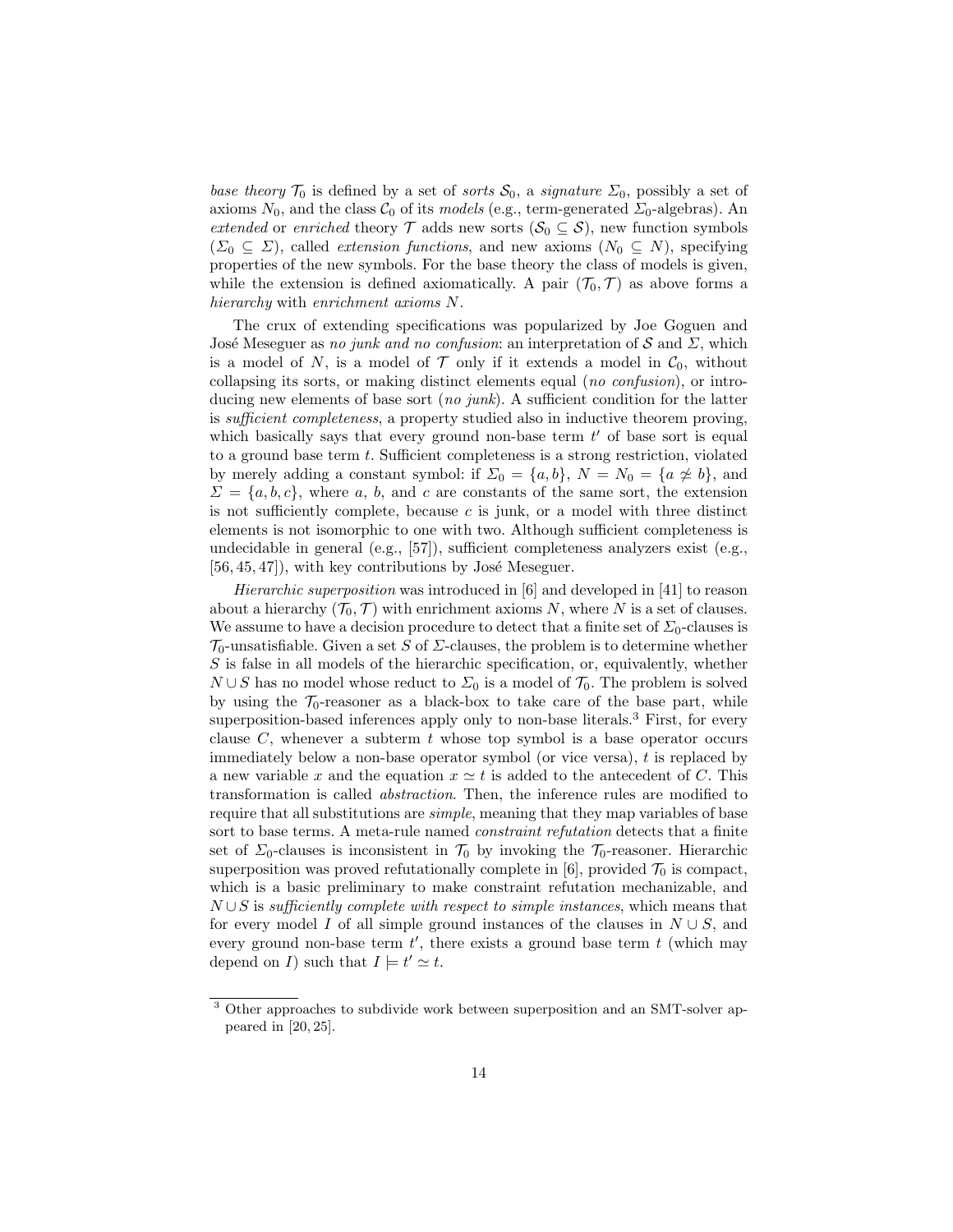There are situations where the enrichment adds *partial* functions:  $\Sigma_0$  contains only total function symbols, while  $\Sigma \setminus \Sigma_0$  may contain partial functions and total functions having as codomain a new sort. Hierarchic superposition was generalized to handle both total and partial function symbols, yielding a partial hierarchic superposition calculus [41]. To have an idea of the difficulties posed by partial functions, consider that replacement of equals by equals may be unsound in their presence. For example,  $s \not\cong s$  may hold in a partial algebra (i.e., a structure where some function symbols are interpreted as partial), if s is undefined. Thus, the equality resolution rule (e.g., resolution between  $C \vee s \not\cong s$  and  $x \approx x$ ) is restricted to apply only if s is guaranteed to be defined. Other restrictions impose that terms replaced by inferences may contain a partial function symbol only at the top; substitutions cannot introduce partial function symbols; and every ground term made only of total symbols is smaller than any ground term containing a partial function symbol in the ordering used by the inference system. The following example portrays the partial function case:

*Example 7.* Let  $\mathcal{T}_0$  be the base theory defined by  $\mathcal{S}_0 = \{ \text{data} \}, \Sigma_0 = \{ b : \rightarrow$ data, f: data  $\rightarrow$  data}, and  $N_0 = \{ \forall x f(f(x)) \simeq f(x) \}.$  We consider the extension with a new sort list, total functions {cons: data, list  $\rightarrow$  list, nil:  $\rightarrow$  list,  $d : \rightarrow$ list}, partial functions  $\{car : list \rightarrow data, cdr : list \rightarrow list\}$ , and the following clauses, where  $N = \{(1), (2), (3)\}\$  and  $S = \{(4), (5)\}\$ :

> (1) car(cons $(x, l)$ ) $\simeq x$ (2) cdr(cons $(x, l)$ ) $\simeq l$ (3) cons(car(l), cdr(l)) $\simeq l$ (4)  $f(b) \simeq b$ (5)  $f(f(b))\nleq \text{car}(\text{cdr}(\text{cons}(f(b), \text{cons}(b, d))))$

The partial hierarchic superposition calculus deduces:

(6)  $x \not\cong f(f(b)) \vee y \not\cong f(b) \vee z \not\cong b \vee x \not\cong \text{car}(\text{cdr}(\text{cons}(y, \text{cons}(z, d))))$  Abstr. (5) (7)  $x \not\cong f(f(b)) \vee y \not\cong f(b) \vee z \not\cong b \vee x \not\cong \text{car}(\text{cons}(z, d))$  Superp. (2),(6) (8)  $x \not\approx f(f(b)) \vee y \not\approx f(b) \vee z \not\approx b \vee x \not\approx z$  Superp. (1),(7) (9)  $\perp$  Constraint refutation (4),(8)

Under the assumption that  $\mathcal{T}_0$  is a universal first-order theory, which ensures compactness, the partial hierarchic superposition calculus was proved sound and complete in [41]: if a contradiction cannot be derived from  $N \cup S$  using this calculus, then  $N \cup S$  has a model which is a partial algebra. Thus, if the unsatisfiability of  $N \cup S$  does not depend on the totality of the extension functions, the partial hierarchic superposition calculus can detect its inconsistency. In certain problem classes where partial algebras can always be made total, the calculus is complete also for total functions. Research on hierarchic superposition continued in [1], where an implementation for extensions of linear arithmetic was presented, and in [15], where the calculus was made "more complete" in practice.

## 3.3 Hierarchical Reasoning in Local Theory Extensions

A series of papers starting with [81] identified a class of theory extensions  $(\mathcal{T}_0, \mathcal{T})$ , called local, which admit a complete hierarchical method for checking satisfiabil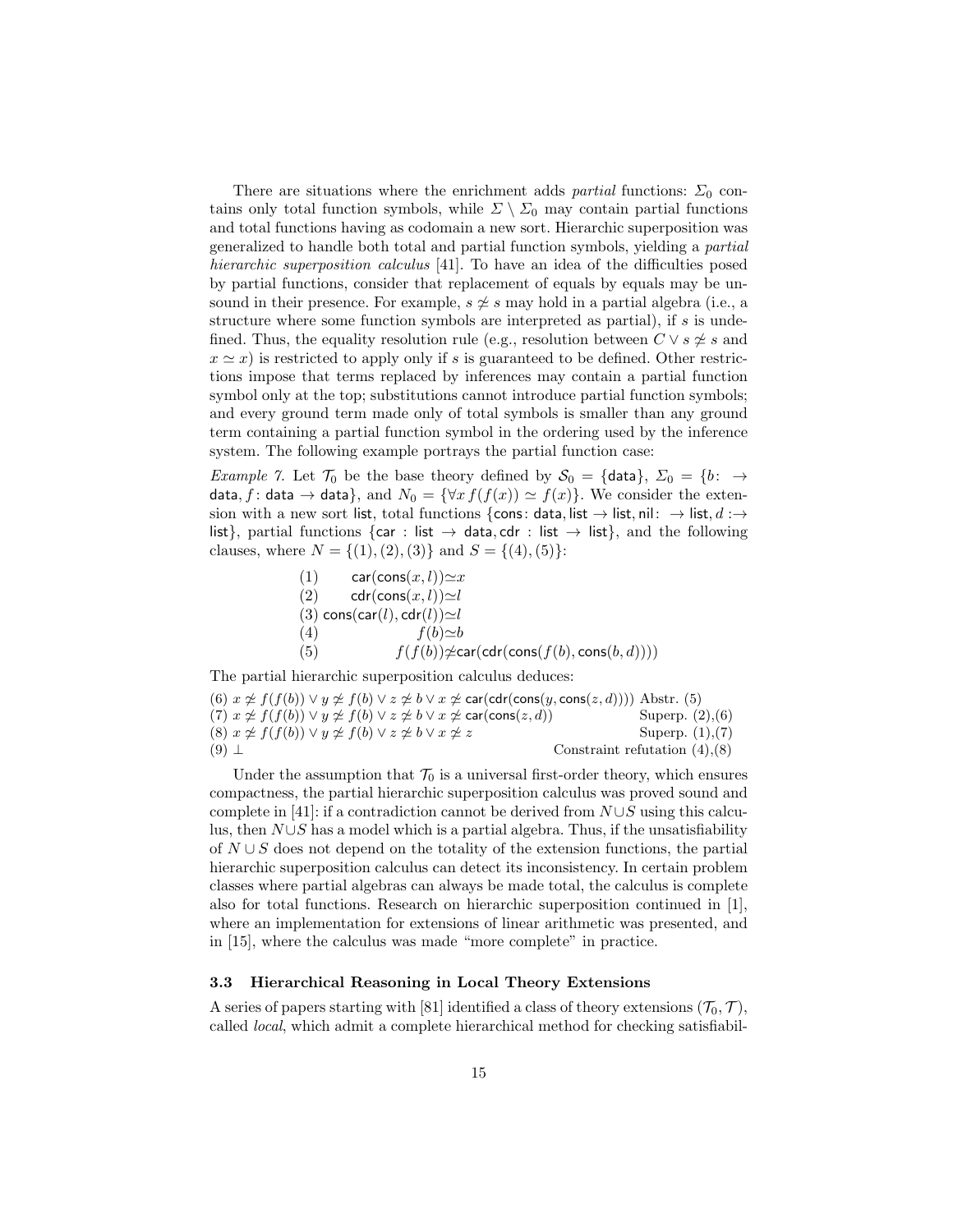ity of ground clauses, without requiring either sufficient completeness or that  $\mathcal{T}_0$ is a universal first-order theory. The enrichment axioms in N do not have to be clauses: if they are, we have an extension with clauses; if N consists of formulæ of the form  $\forall \bar{x} \, (\Phi(\bar{x}) \vee D(\bar{x}))$ , where  $\Phi(\bar{x})$  is an *arbitrary*  $\Sigma_0$ -formula and  $D(\bar{x})$ is a Σ-clause, with at least one occurrence of an extension function, we have an extension with augmented clauses. The basic assumption that  $\mathcal{T}_0$ , or a fragment thereof, admits a decision procedure for satisfiability clearly remains.

As we saw throughout this survey, instantiating universally quantified variables is crucial in first-order reasoning. Informally, a theory extension is local, if it is sufficient to consider only a *finite* set of instances. Let  $G$  be a set of ground clauses to be refuted in  $\mathcal{T}$ , and let  $N[G]$  denote the set of instances of the clauses in N where every term whose top symbol is an extension function is a ground term occurring in N or G. Theory  $\mathcal T$  is a local extension of  $\mathcal T_0$ , if  $N[G]$  suffices to prove the  $\mathcal T$ -unsatisfiability of  $G$  [81]. Subsequent papers studied variants of locality, including those for extensions with augmented clauses, and for combinations of local theories, and proved that locality can be recognized by showing that certain partial algebras embed into total ones [81, 82, 50, 51].

If  $\mathcal T$  is a local extension, it is possible to check the  $\mathcal T$ -satisfiability of G by hierarchical reasoning [81, 82, 50, 51], allowing the introduction of new constants by *abstraction* as in [64]. By locality, G is  $\mathcal T$ -unsatisfiable if and only if there is no model of  $N[G] \cup G$  whose restriction to  $\Sigma_0$  is a model of  $\mathcal{T}_0$ . By abstracting away non-base terms,  $N[G] \cup G$  is transformed into an equisatisfiable set  $N_0 \cup$  $G_0 \cup D$ , where  $N_0$  and  $G_0$  are sets of  $\Sigma_0$ -clauses, and D contains the definitions introduced by abstraction, namely equalities of the form  $f(g_1, \ldots, g_n) \simeq c$ , where f is an extension function,  $g_1, \ldots, g_n$  are ground terms, and c is a new constant. The problem is reduced to that of testing the  $\mathcal{T}_0$ -satisfiability of  $N_0 \cup G_0 \cup \text{Con}_0$ , where  $Con_0$  contains the instances of the congruence axioms for the terms in  $D$ :

Con<sub>0</sub> = { 
$$
\bigwedge_{i=1}^{n} c_i \simeq d_i \Rightarrow c \simeq d \mid f(c_1, \ldots, c_n) \simeq c, f(d_1, \ldots, d_n) \simeq d \in D \},
$$

which can be solved by a decision procedure for  $\mathcal{T}_0$  or a fragment thereof.

In the following example  $\mathcal{T}_0$  is the theory of *linear arithmetic* over the real numbers, and  $\mathcal T$  is its extension with a monotone unary function  $f$ , which is known to be a local extension [81]:

Example 8. Let G be  $(a \leq b \land f(a) = f(b) + 1)$ . The enrichment  $N = \{x \leq y \Rightarrow f(a) = f(b) + 1\}$ .  $f(x) \leq f(y)$  consists of the monotonicity axiom. In order to check whether G is T-satisfiable, we compute  $N[G]$ , omitting the redundant clauses  $c \leq c \Rightarrow f(c) \leq$  $f(c)$  for  $c \in \{a, b\}$ :

$$
N[G] = \{a \le b \Rightarrow f(a) \le f(b), \ b \le a \Rightarrow f(b) \le f(a)\}.
$$

The application of abstraction to  $N[G] \cup G$  yields  $N_0 \cup G_0 \cup D$ , where:

$$
N_0 = \{a \le b \Rightarrow a_1 \le b_1, \ b \le a \Rightarrow b_1 \le a_1\}, \qquad G_0 = \{a \le b, \ a_1 \simeq b_1 + 1\},\
$$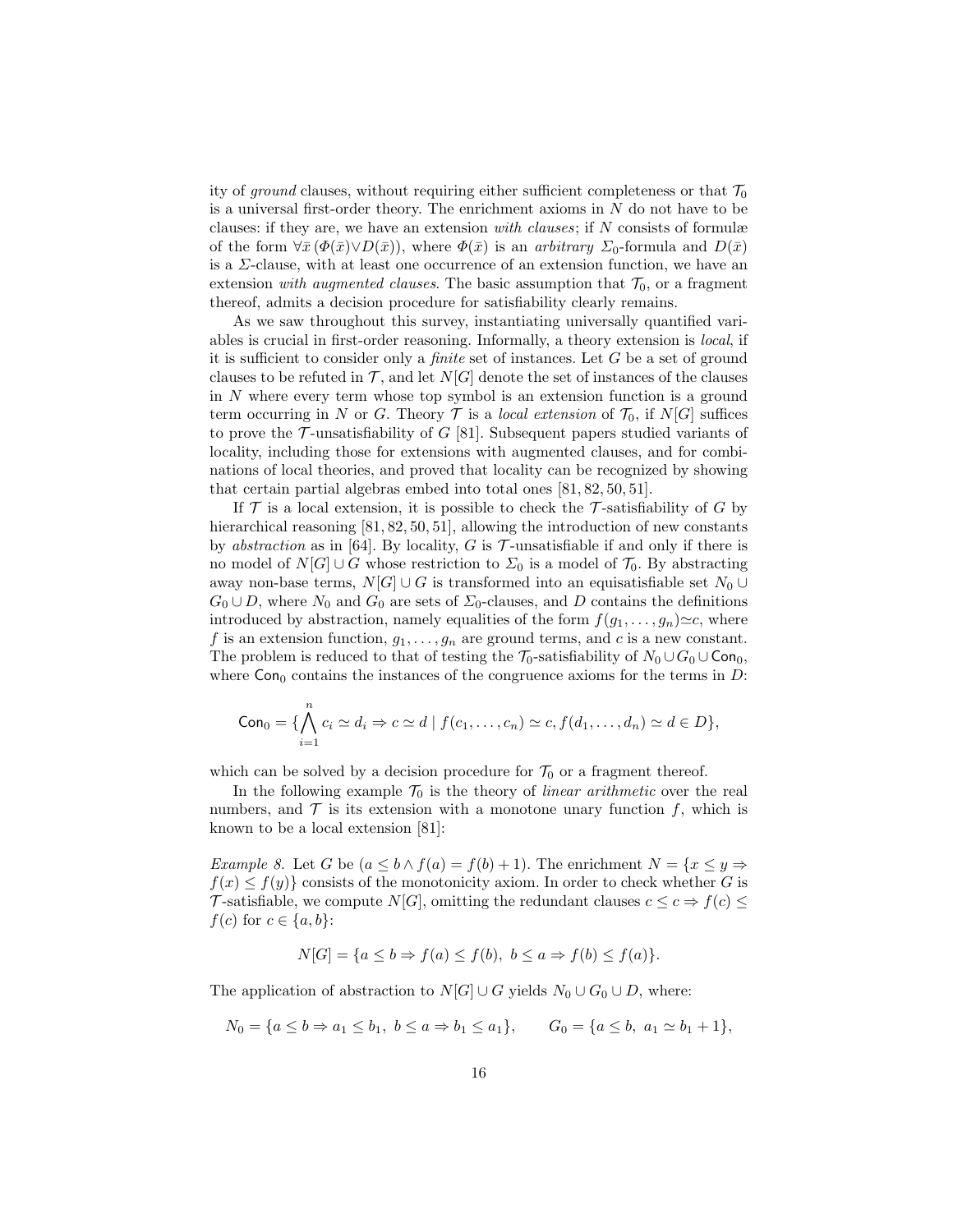$D = \{a_1 \simeq f(a), b_1 \simeq f(b)\}\text{, and } a_1 \text{ and } b_1 \text{ are new constants. Thus, } \text{Con}_0$ is  $\{a \simeq b \Rightarrow a_1 \simeq b_1\}$ . A decision procedure for linear arithmetic applied to  $N_0 \cup G_0 \cup \textsf{Con}_0$  detects unsatisfiability.

#### 3.4 Beyond SMT: Satisfiability Modulo Assignment and MCsat

Like SGGS generalizes conflict-driven clause learning (CDCL) to first-order logic and Herbrand interpretations, the Model-Constructing satisfiability calculus, or MCsat for short, generalizes CDCL to decidable fragments of first-order theories and their models [35, 55].

Recall that in DPLL-CDCL the trail that represents the candidate partial model contains only propositional literals; the inference mechanism that explains conflicts is propositional resolution; and learnt clauses are made of input atoms. These three characteristics are true also of the  $DPLL(\mathcal{T})$  paradigm for SMTsolvers [7], where an abstraction function maps finitely many input first-order ground atoms to finitely many propositional atoms. In this way, the method bridges the gap between the first-order language of the theory  $\mathcal T$  and the propositional language of the DPLL-CDCL core solver. In  $DPLL(\mathcal{T})$ , also  $\mathcal{T}$ -lemmas are made of input atoms, and the guarantee that no new atoms are generated is a key ingredient of the proof of termination of the method in [65].

Also when  $\mathcal T$  is a union of theories  $\mathcal T = \bigcup_{i=1}^n \mathcal T_i$ , the language of atoms remains finite. The standard method to combine satisfiability procedures for theories  $\mathcal{T}_1, \ldots, \mathcal{T}_n$  to get a satisfiability procedure for their union is equality sharing [64], better known as Nelson-Oppen scheme, even if equality sharing was the original name given by Greg Nelson, as reconstructed in [63]. Indeed, a key feature of equality sharing is that the combined procedures only need to share equalities between constant symbols. These equalities are mapped by the abstraction function to proxy variables, that is, propositional variables that stand for the equalities. As there are finitely many constant symbols, there are also finitely many proxy variables.

MCsat generalizes both model representation and inference mechanism beyond satisfiability modulo theories (SMT), because it is designed to decide a more general problem called satisfiability modulo assignment (SMA). An SMA problem consists of determining the satisfiability of a formula S in a theory  $\mathcal{T}$ , given an initial assignment  $I$  to some of the variables occuring in  $S$ , including both propositional variables and free first-order variables. SMT can be seen as a special case of SMA where I is empty. Also, since an SMT-solver builds partial assignments during the search for a satisfying one, an intermediate state of an SMT search can be viewed as an instance of SMA. A first major generalization of MCsat with respect to DPLL-CDCL and  $DPLL(\mathcal{T})$  is to allow the trail to contain also assignments to free first-order variables (e.g.,  $x \leftarrow 3$ ). Such assignments can be semantic decisions or semantic propagations, thus called to distinguish them from the Boolean decisions and Boolean propagations that yield the standard Boolean assignments (e.g.,  $L \leftarrow true$ ).

The answer to an SMA problem is either a model of S including the initial assignment I, or "unsatisfiable" with an explanation, that is, a formula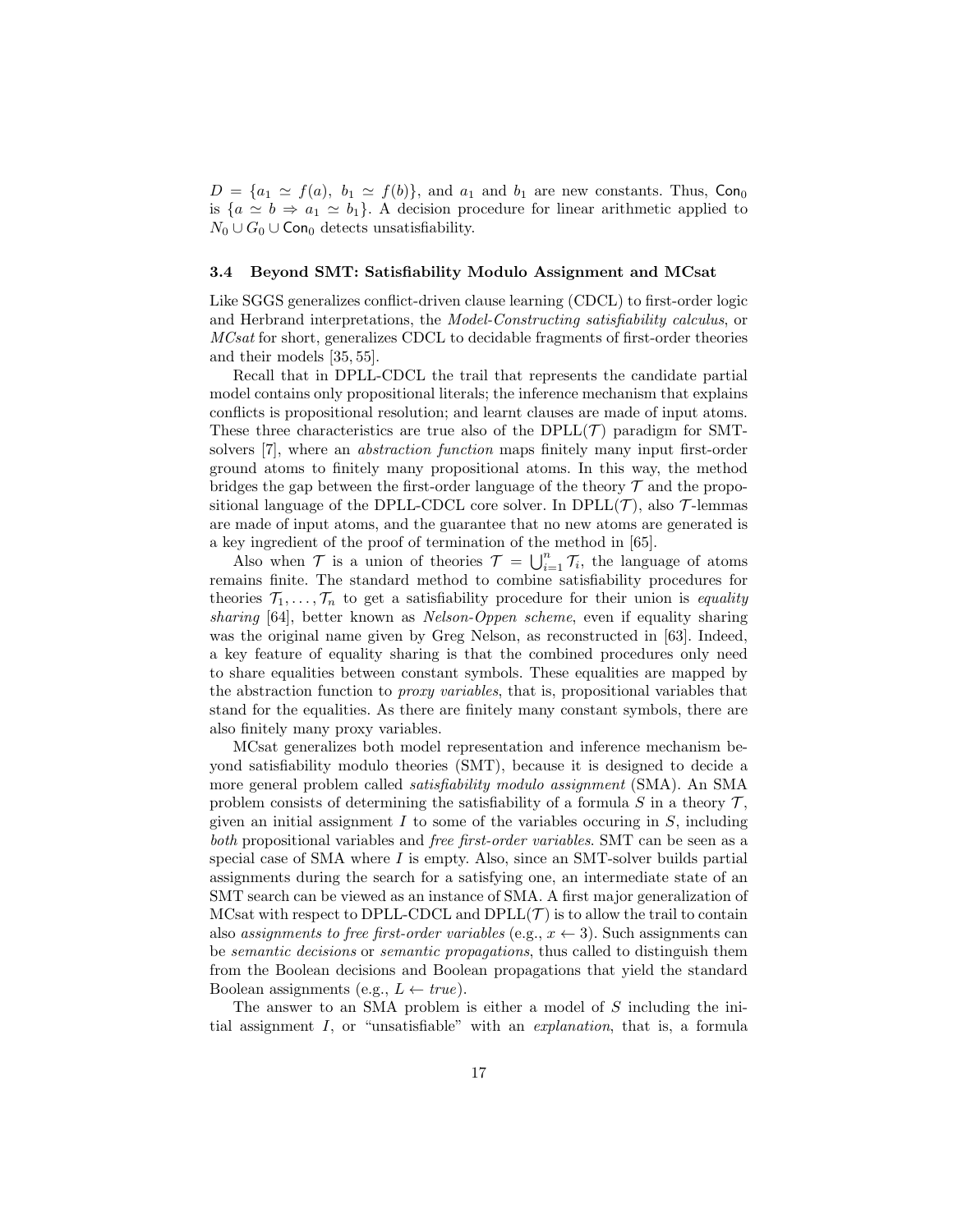$S'$  that follows from S and is inconsistent with I. This notion of explanation is a generalization of the explanation of conflicts by propositional resolution in DPLL-CDCL. Indeed, a second major generalization of MCsat with respect to DPLL-CDCL and  $DPLL(\mathcal{T})$  is to allow the inference mechanism that explains conflicts to generate new atoms, as shown in the following example in the quantifier-free fragment of the theory of equality:

*Example 9.* Assume that S is a conjunction of literals including  $\{v \simeq f(a), w \simeq f(a)\}$  $f(b)$ , where a and b are constant symbols, f is a function symbol, and v and w are free variables. If the trail contains the assignments  $a \leftarrow \alpha, b \leftarrow \alpha, w \leftarrow$  $\beta_1, v \leftarrow \beta_2$ , where  $\alpha, \beta_1$ , and  $\beta_2$  denote distinct values of the appropriate sorts, there is a conflict. The explanation is the formula  $a \simeq b \Rightarrow f(a) \simeq f(b)$ , which is an instance of the substitutivity axiom, or congruence axiom, for function  $f$ . Note how the atoms  $a \simeq b$  and  $f(a) \simeq f(b)$  need not appear in S, and therefore such a lemma could not be generated in  $DPLL(\mathcal{T})$ .

In order to apply MCsat to a theory  $\mathcal T$ , one needs to give clausal inference rules to *explain* conflicts in  $\mathcal{T}$ . These inference rules generate clauses that may contain new (i.e., non-input) ground atoms in the signature of the theory. New atoms come from a basis, defined as the closure of the set of input atoms with respect to the inference rules. The proof of termination of the MCsat transition rules in [35] requires that the basis be finite. The following example illustrates the importance of this finiteness requirement:

Example 10. Given  $S = \{x \geq 2, \neg(x \geq 1) \lor y \geq 1, x^2 + y^2 \leq 1 \lor xy > 1\},\$ and starting with an empty trail  $M = \emptyset$ , a Boolean propagation puts  $x \geq 2$ in the trail. Theory propagation adds  $x \geq 1$ , because  $x \geq 2$  implies  $x \geq 1$ in the theory, and  $x \geq 1$  appears in S. A Boolean propagation over clause  $\neg(x \geq 1) \lor y \geq 1$  adds  $y \geq 1$ , so that we have  $M = x \geq 2$ ,  $x \geq 1$ ,  $y \geq 1$ . If a Boolean decision guesses next  $x^2 + y^2 \leq 1$  and then a semantic decision adds  $x \leftarrow 2$ , we have  $M = x \geq 2$ ,  $x \geq 1$ ,  $y \geq 1$ ,  $x^2 + y^2 \leq 1$ ,  $x \leftarrow 2$  and a conflict, as there is no value for y such that  $4 + y^2 \leq 1$ . Learning  $\neg(x = 2)$  as an explanation of the conflict does not work, because the procedure can then try  $x \leftarrow 3$ , and hit another conflict. Clearly, we do not want to learn the infinite sequence  $\neg(x = 2), \neg(x = 3), \neg(x = 4) \dots$ 

Similarly, also a systematic application of the inference rules to enumerate all atoms in a finite basis would be too inefficient. The key point is that the inference rules are applied only to explain conflicts and amend the current partial model, so that the generation of new atoms is *conflict-driven*. This concept is connected with that of interpolation (e.g., [83] for interpolation and locality, [23] for a survey on interpolation of ground proofs, and [24] for an approach to interpolation of non-ground proofs): given two inconsistent formulæ  $A$  and  $B$ , a formula that follows from  $A$  and is inconsistent with  $B$  is an interpolant of  $A$ and  $B$ , if it is made only of symbols that appear in both  $A$  and  $B$ . In a theory  $\mathcal{T}$ , the notions of being inconsistent and being logical consequence are relative to  $\mathcal T$ , and the interpolant is allowed to contain theory symbols even if they are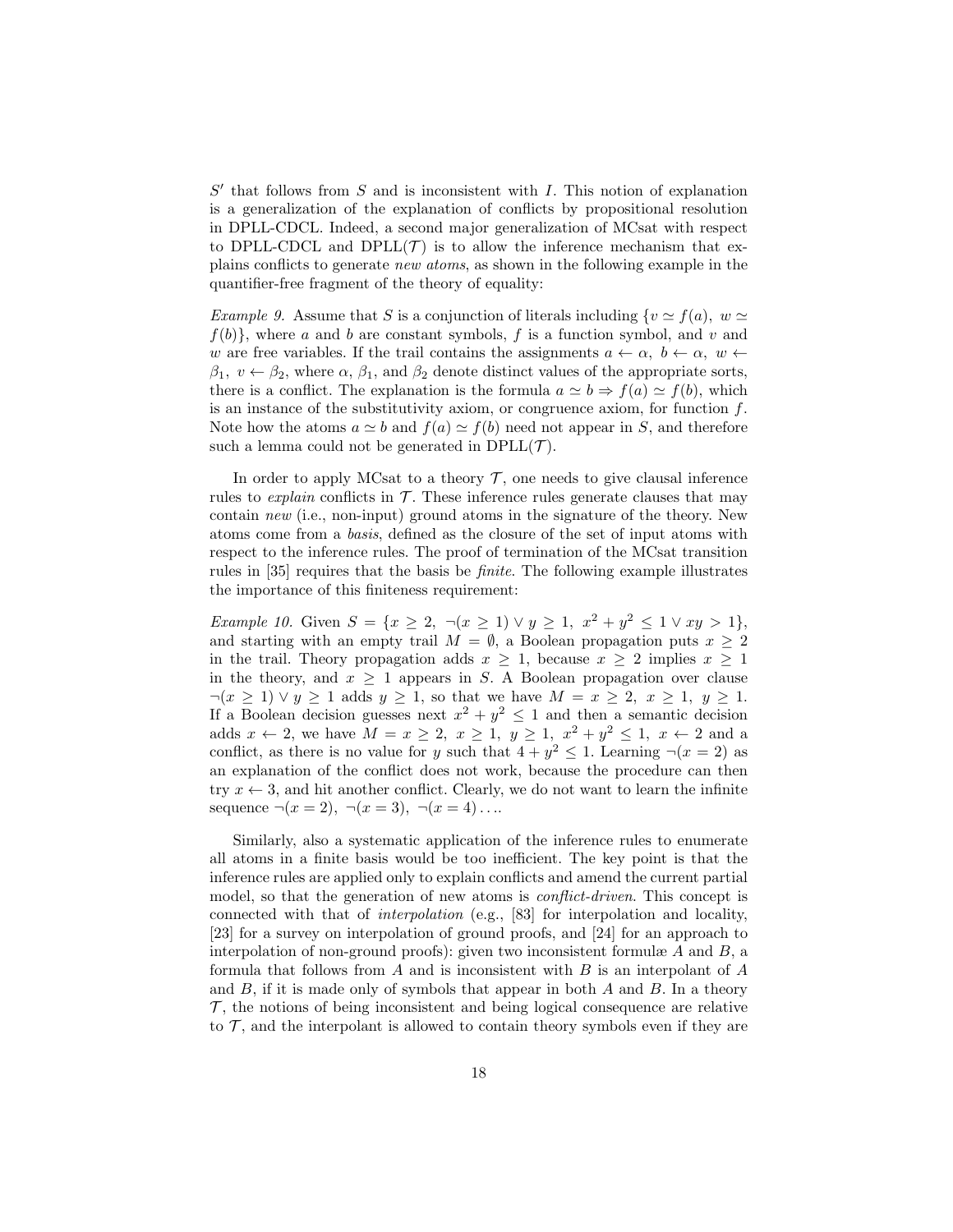not common to  $A$  and  $B$ . Since an explanation is a formula  $S'$  that follows from S and is inconsistent with I, an interpolant of S and I (written as a formula) is an explanation. We illustrate these ideas continuing Example 10:

*Example 11*. The solution is to observe that  $x^2 + y^2 \le 1$  implies  $-1 \le x \wedge x \le 1$ , which is inconsistent with  $x = 2$ . Note that  $-1 \leq x \wedge x \leq 1$  is an interpolant of  $x^2 + y^2 \le 1$  and  $x = 2$ , as x appears in both. Thus, a desirable explanation is  $(x^2+y^2 \leq 1) \Rightarrow x \leq 1$ , or  $\neg(x^2+y^2 \leq 1) \lor x \leq 1$  in clausal form, which brings the procedure to update the trail to  $M = x \geq 2, x \geq 1, y \geq 1, x^2 + y^2 \leq 1, x \leq 1.$ At this point,  $x \ge 2$  and  $x \le 1$  cause another theory conflict, which leads the procedure to learn the lemma  $\neg(x \geq 2) \lor \neg(x \leq 1)$ . A first step of explanation by resolution between  $\neg(x^2 + y^2 \leq 1) \lor x \leq 1$  and  $\neg(x \geq 2) \lor \neg(x \leq 1)$  yields  $\neg(x^2 + y^2 \leq 1) \lor \neg(x \geq 2)$ . A second step of explanation by resolution between  $\neg(x^2 + y^2 \leq 1) \lor \neg(x \geq 2)$  and  $x \geq 2$  yields  $\neg(x^2 + y^2 \leq 1)$ , so that the trail is amended to  $M = x \ge 2$ ,  $x \ge 1$ ,  $y \ge 1$ ,  $\neg(x^2 + y^2 \le 1)$ , finally repairing the decision (asserting  $x^2 + y^2 \le 1$ ) that caused the conflict.<sup>4</sup>

In summary, MCsat is a fully model-based procedure, which lifts CDCL to SMT and SMA. Assignments to first-order variables and new literals are involved in decisions, propagations, conflict detections, and explanations, on a par with Boolean assignments and input literals. The theories covered in [35, 55] are the quantifier-free fragments of the theories of equality, linear arithmetic, and boolean values, and their combinations. MCsat is also the name of the implementation of the method as described in [55].

# 4 Discussion

We surveyed model-based reasoning methods, where inferences build or amend partial models, which guide in turn further inferences, balancing search with inference, and search for a model with search for a proof. We exemplified these concepts for first-order clausal reasoning, and then we lifted them, sort of speak, to theory reasoning. Automated reasoning has made giant strides, and state of the art systems are very sophisticated in working with mostly syntactic information. The challenge of model-based methods is to go towards a semantically-oriented style of reasoning, that may pay off for hard problems or new domains.

Acknowledgments The first author thanks David Plaisted, for starting the research on SGGS and inviting her to join in August 2008; and Leonardo de Moura, for the discussions on MCsat at Microsoft Research in Redmond in June 2013. The third author's work was partially supported by DFG TCRC SFB/TR 14 AVACS (www.avacs.org).

 $^4$  The problem in Examples 10 and 11 appeared in the slides of a talk entitled "Arithmetic and Optimization @ MCsat" presenting joint work by Leonardo de Moura, Dejan Jovanović, and Grant Olney Passmore, and given by Leonardo de Moura at a Schloss Dagsthul Seminar on "Deduction and Arithmetic" in October 2013.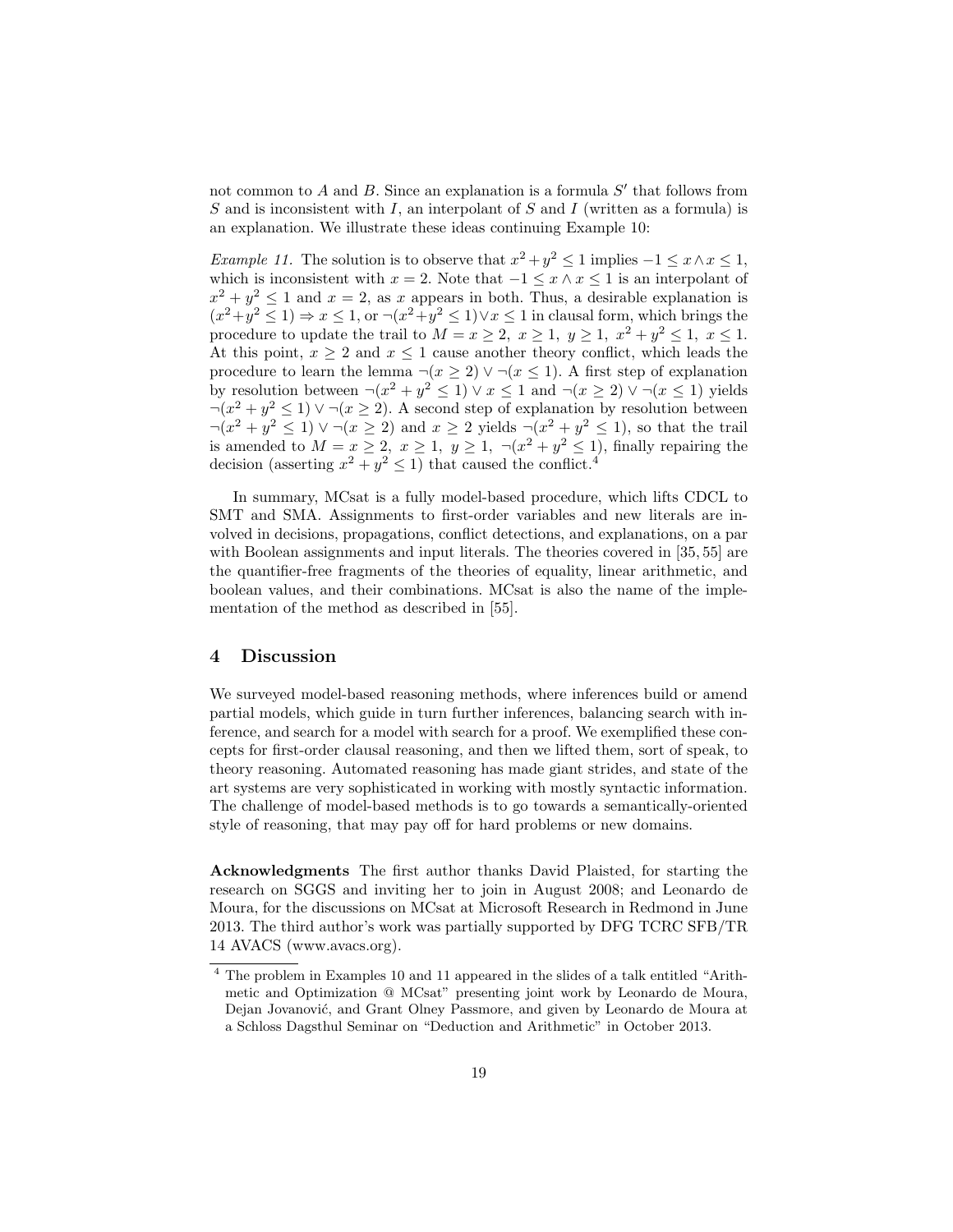# References

- 1. Ernst Althaus, Evgeny Kruglov, and Christoph Weidenbach. Superposition modulo linear arithmetic SUP(LA). In Silvio Ghilardi and Roberto Sebastiani, editors, Proceedings of FroCoS-7, volume 5749 of Lecture Notes in Artificial Intelligence, pages 84–99. Springer, 2009.
- 2. Chandrabose Aravindan and Peter Baumgartner. Theorem proving techniques for view deletion in databases. Journal of Symbolic Computation, 29(2):119–148, 2000.
- 3. Rob Arthan and Paulo Oliva. (Dual) Hoops have unique halving. In Maria Paola Bonacina and Mark E. Stickel, editors, Automated Reasoning and Mathematics: Essays in Memory of William W. McCune, volume 7788 of Lecture Notes in Artificial Intelligence, pages 165–180. Springer, 2013.
- 4. Leo Bachmair and Harald Ganzinger. Rewrite-based equational theorem proving with selection and simplification. Journal of Logic and Computation, 4(3):217–247, 1994.
- 5. Leo Bachmair and Harald Ganzinger. Ordered chaining calculi for first-order theories of transitive relations. Journal of the ACM, 45(6):1007–1049, 1998.
- 6. Leo Bachmair, Harald Ganzinger, and Uwe Waldmann. Refutational theorem proving for hierarchic first-order theories. Applicable Algebra in Engineering Communication and Computing, 5:193–212, 1994.
- 7. Clark Barrett, Roberto Sebastiani, Sanjit A. Seshia, and Cesare Tinelli. Satisfiability modulo theories. In Armin Biere, Marjin Heule, Hans Van Maaren, and Toby Walsh, editors, *Handbook of Satisfiability*, chapter 26, pages 825–886. IOS Press, 2009.
- 8. Peter Baumgartner, Peter Fröhlich, Ulrich Furbach, and Wolfgang Nejdl. Semantically guided theorem proving for diagnosis applications. In Proceedings of IJCAI-16, volume 1, pages 460–465, 1997.
- 9. Peter Baumgartner, Alexander Fuchs, and Cesare Tinelli. Implementing the model evolution calculus. International Journal on Artificial Intelligence Tools, 15(1):21– 52, 2006.
- 10. Peter Baumgartner, Ulrich Furbach, and Ilkka Niemelä. Hyper tableaux. In José Júlio Alferes, Luís Moniz Pereira, and Ewa Orłowska, editors, *Proceedings* of JELIA-5, volume 1126 of Lecture Notes in Artificial Intelligence, pages 1–17. Springer, 1996.
- 11. Peter Baumgartner, Ulrich Furbach, and Björn Pelzer. The hyper tableaux calculus with equality and an application to finite model computation. *Journal of Logic* and Computation, 20(1):77–109, 2008.
- 12. Peter Baumgartner, Björn Pelzer, and Cesare Tinelli. Model evolution calculus with equality – revised and implemented. Journal of Symbolic Computation, 47(9):1011–1045, 2012.
- 13. Peter Baumgartner and Cesare Tinelli. The model evolution calculus as a firstorder DPLL method. Artificial Intelligence, 172(4–5):591–632, 2008.
- 14. Peter Baumgartner and Uwe Waldmann. Superposition and model evolution combined. In Renate Schmidt, editor, Proceedings of CADE-22, volume 5663 of Lecture Notes in Artificial Intelligence, pages 17–34. Springer, 2009.
- 15. Peter Baumgartner and Uwe Waldmann. Hierarchic superposition with weak abstraction. In Maria Paola Bonacina, editor, Proceedings of CADE-24, volume 7898 of Lecture Notes in Artificial Intelligence, pages 39–57. Springer, 2013.
- 16. Markus Bender, Björn Pelzer, and Claudia Schon. E-KRHyper 1.4: Extensions for unique names and description logic. In Maria Paola Bonacina, editor, Proceedings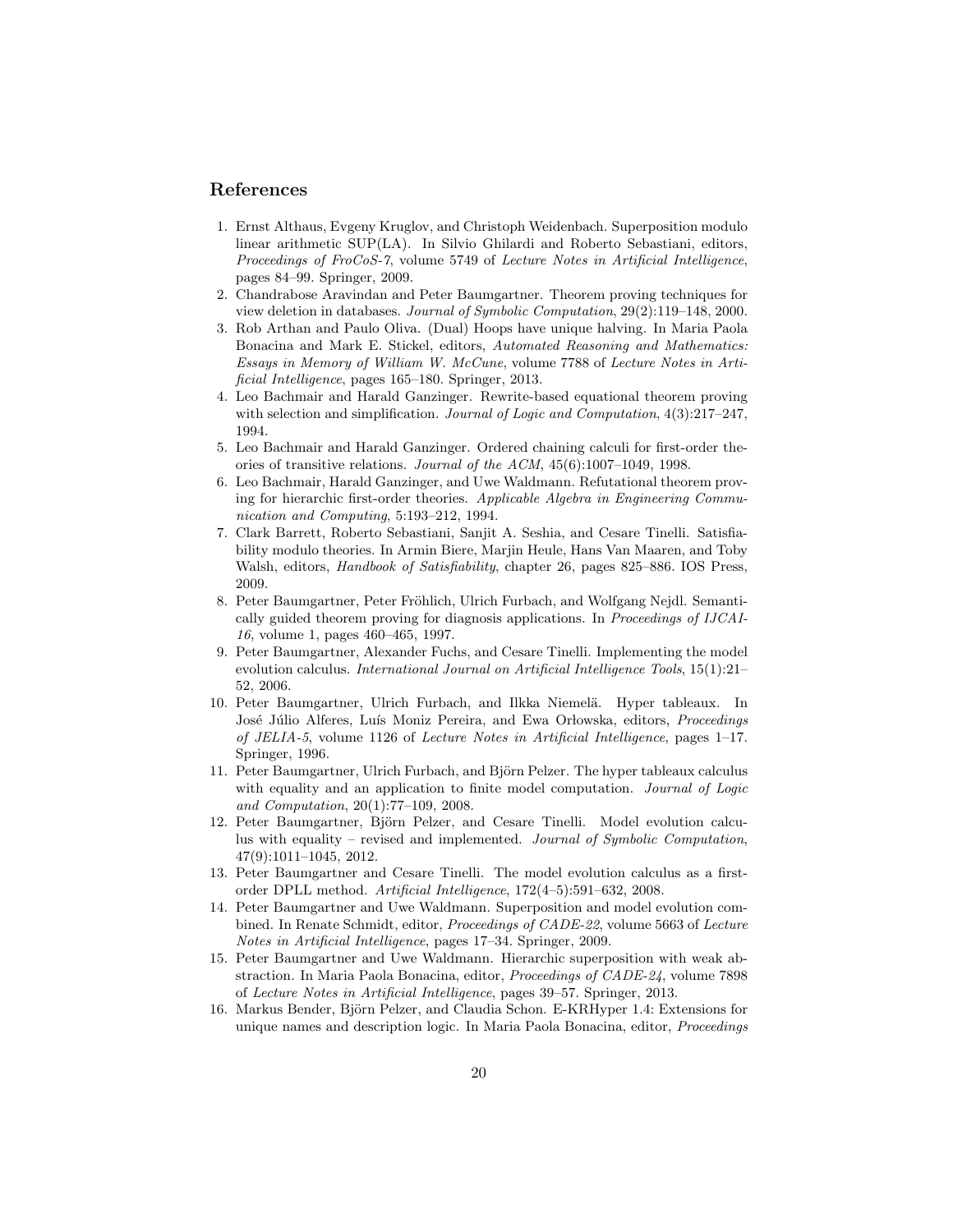of CADE-24, volume 7898 of Lecture Notes in Artificial Intelligence, pages 126– 134. Springer, 2013.

- 17. Wolfgang Bibel and Peter H. Schmitt, editors. Automated Deduction A Basis for Applications (in 2 volumes). Kluwer Academic Publishers, 1998.
- 18. Maria Paola Bonacina. A taxonomy of theorem-proving strategies. In Michael J. Wooldridge and Manuela Veloso, editors, Artificial Intelligence Today – Recent Trends and Developments, volume 1600 of Lecture Notes in Artificial Intelligence, pages 43–84. Springer, 1999.
- 19. Maria Paola Bonacina. On theorem proving for program checking Historical perspective and recent developments. In Maribel Fern´andez, editor, Proceedings of PPDP-12, pages 1–11. ACM Press, 2010.
- 20. Maria Paola Bonacina and Mnacho Echenim. Theory decision by decomposition. Journal of Symbolic Computation, 45(2):229–260, 2010.
- 21. Maria Paola Bonacina and Jieh Hsiang. Towards a foundation of completion procedures as semidecision procedures. Theoretical Computer Science, 146:199–242, 1995.
- 22. Maria Paola Bonacina and Jieh Hsiang. On semantic resolution with lemmaizing and contraction and a formal treatment of caching. New Generation Computing, 16(2):163–200, 1998.
- 23. Maria Paola Bonacina and Moa Johansson. Interpolation of ground proofs in automated deduction: a survey. Journal of Automated Reasoning, 54(4):353–390, 2015.
- 24. Maria Paola Bonacina and Moa Johansson. On interpolation in automated theorem proving. Journal of Automated Reasoning, 54(1):69–97, 2015.
- 25. Maria Paola Bonacina, Christopher A. Lynch, and Leonardo de Moura. On deciding satisfiability by theorem proving with speculative inferences. Journal of Automated Reasoning, 47(2):161–189, 2011.
- 26. Maria Paola Bonacina and David A. Plaisted. Constraint manipulation in SGGS. In Temur Kutsia and Christophe Ringeissen, editors, Proceedings of UNIF-28, RISC Technical Reports, pages 47–54. Johannes Kepler Universität, Linz, 2014.
- 27. Maria Paola Bonacina and David A. Plaisted. Semantically guided goal-sensitive reasoning: inference system and completeness. In preparation, 2015.
- 28. Maria Paola Bonacina and David A. Plaisted. Semantically-guided goal-sensitive reasoning: model representation. Journal of Automated Reasoning, to appear:29 pages, 2015. Published online 26 June 2015 with DOI: 10.1007/978-3-319-23165- 5 8.
- 29. Maria Paola Bonacina and David A. Plaisted. SGGS theorem proving: an exposition. In Stephan Schulz, Leonardo De Moura, and Boris Konev, editors, Proceedings of PAAR-4 (2014), volume 31 of EasyChair Proceedings in Computing  $(EPiC)$ , pages 25–38, July 2015.
- 30. Thierry Boy de la Tour and Mnacho Echenim. Permutative rewriting and unification. Information and Computation, 205(4):624–650, 2007.
- 31. Chin-Liang Chang and Richard Char-Tung Lee. Symbolic Logic and Mechanical Theorem Proving. Academic Press, 1973.
- 32. Martin Davis, George Logemann, and Donald Loveland. A machine program for theorem-proving. Communications of the ACM, 5(7):394–397, 1962.
- 33. Martin Davis and Hilary Putnam. A computing procedure for quantification theory. Journal of the ACM, 7:201–215, 1960.
- 34. Leonardo de Moura and Nikolaj Bjørner. Satisfiability modulo theories: introduction and applications. Communications of the ACM, 54(9):69–77, 2011.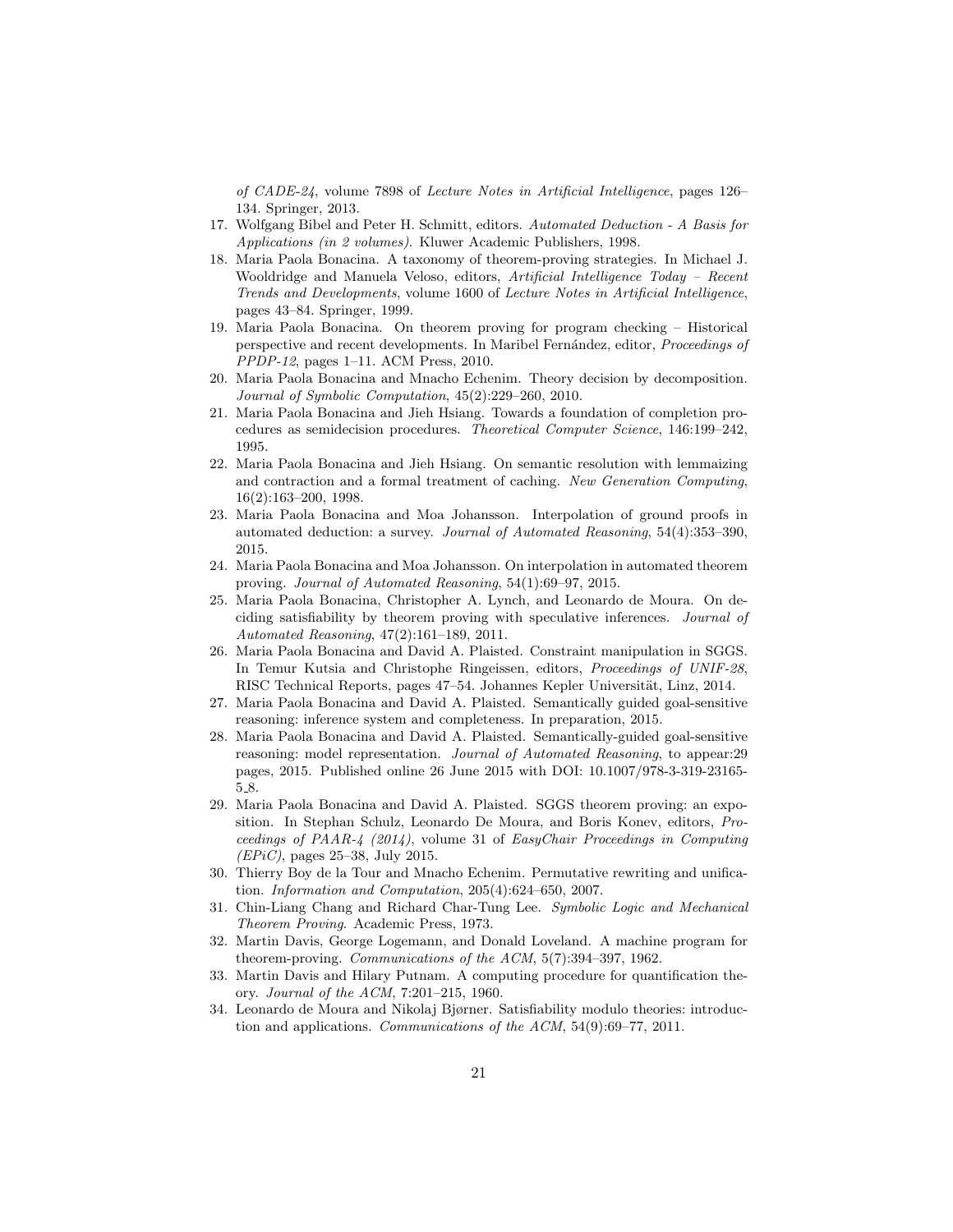- 35. Leonardo de Moura and Dejan Jovanović. A model-constructing satisfiability calculus. In Roberto Giacobazzi, Josh Berdine, and Isabella Mastroeni, editors, Proceedings of VMCAI-14, volume 7737 of Lecture Notes in Computer Science, pages 1–12. Springer, 2013.
- 36. Nachum Dershowitz and Jean-Pierre Jouannaud. Rewrite systems. In Jan van Leeuwen, editor, Handbook of Theoretical Computer Science, volume B, pages 243– 320. Elsevier, 1990.
- 37. Santiago Escobar, José Meseguer, and Ralf Sasse. Variant narrowing and equational unification. Electronic Notes in Theoretical Computer Science, 238:103–119, 2009.
- 38. Branden Fitelson. Gibbard's collapse theorem for the indicative conditional: an axiomatic approach. In Maria Paola Bonacina and Mark E. Stickel, editors, Automated Reasoning and Mathematics: Essays in Memory of William W. McCune, volume 7788 of Lecture Notes in Artificial Intelligence, pages 181–188. Springer, 2013.
- 39. Ulrich Furbach and Claudia Schon. Semantically guided evolution of  $\mathcal{SHL}$  ABoxes. In Didier Galmiche and Dominique Larchey-Wendling, editors, Proceedings of TABLEAUX-22, volume 8123 of Lecture Notes in Artificial Intelligence, pages 17– 34. Springer, 2013.
- 40. Jean H. Gallier and Wayne Snyder. Designing unification procedures using transformations: a survey. EATCS Bulletin, 40, 1990.
- 41. Harald Ganzinger, Viorica Sofronie-Stokkermans, and Uwe Waldmann. Modular proof systems for partial functions with Evans equality. Information and Computation, 240(10):1453–1492, 2006.
- 42. Harald Ganzinger and Uwe Waldmann. Theorem proving in cancellative abelian monoids. In Michael A. McRobbie and John K. Slaney, editors, Proceedings of CADE-13, volume 1104 of Lecture Notes in Computer Science, pages 388–402. Springer, 1996.
- 43. Joe Goguen and José Meseguer. Order-sorted unification. Journal of Symbolic Computation, 8(4):383–413, 1989.
- 44. Joe Goguen and José Meseguer. Order-sorted algebra I: equational deduction for multiple inheritance, overloading, exceptions and partial operations. Theoretical Computer Science, 105(2):217–273, 1992.
- 45. Joe Hendrix, Manuel Clavel, and José Meseguer. A sufficient completeness reasoning tool for partial specifications. In Jürgen Giesl, editor, *Proceedings of RTA-16*, volume 3467 of Lecture Notes in Computer Science, pages 165–174. Springer, 2005.
- 46. Joe Hendrix and José Meseguer. Order-sorted equational unification revisited. Electronic Notes in Theoretical Computer Science, 290(3):37–50, 2012.
- 47. Joe Hendrix, José Meseguer, and Hitoshi Ohsaki. A sufficient completeness checker for linear order-sorted specifications modulo axioms. In Ulrich Furbach and Natarajan Shankar, editors, Proceedings of IJCAR-3, volume 4130 of Lecture Notes in Computer Science, pages 151–155. Springer, 2006.
- 48. Jieh Hsiang and Michaël Rusinowitch. Proving refutational completeness of theorem proving strategies: the transfinite semantic tree method. Journal of the ACM, 38(3):559–587, 1991.
- 49. Jieh Hsiang, Michaël Rusinowitch, and Ko Sakai. Complete inference rules for the cancellation laws. In Proceedings of IJCAI-10, pages 990–992, 1987.
- 50. Carsten Ihlemann, Swen Jacobs, and Viorica Sofronie-Stokkermans. On local reasoning in verification. In C. R. Ramakrishnan and Jakob Rehof, editors, Proceedings of TACAS-14, volume 4963 of Lecture Notes in Computer Science, pages 265–281. Springer, 2008.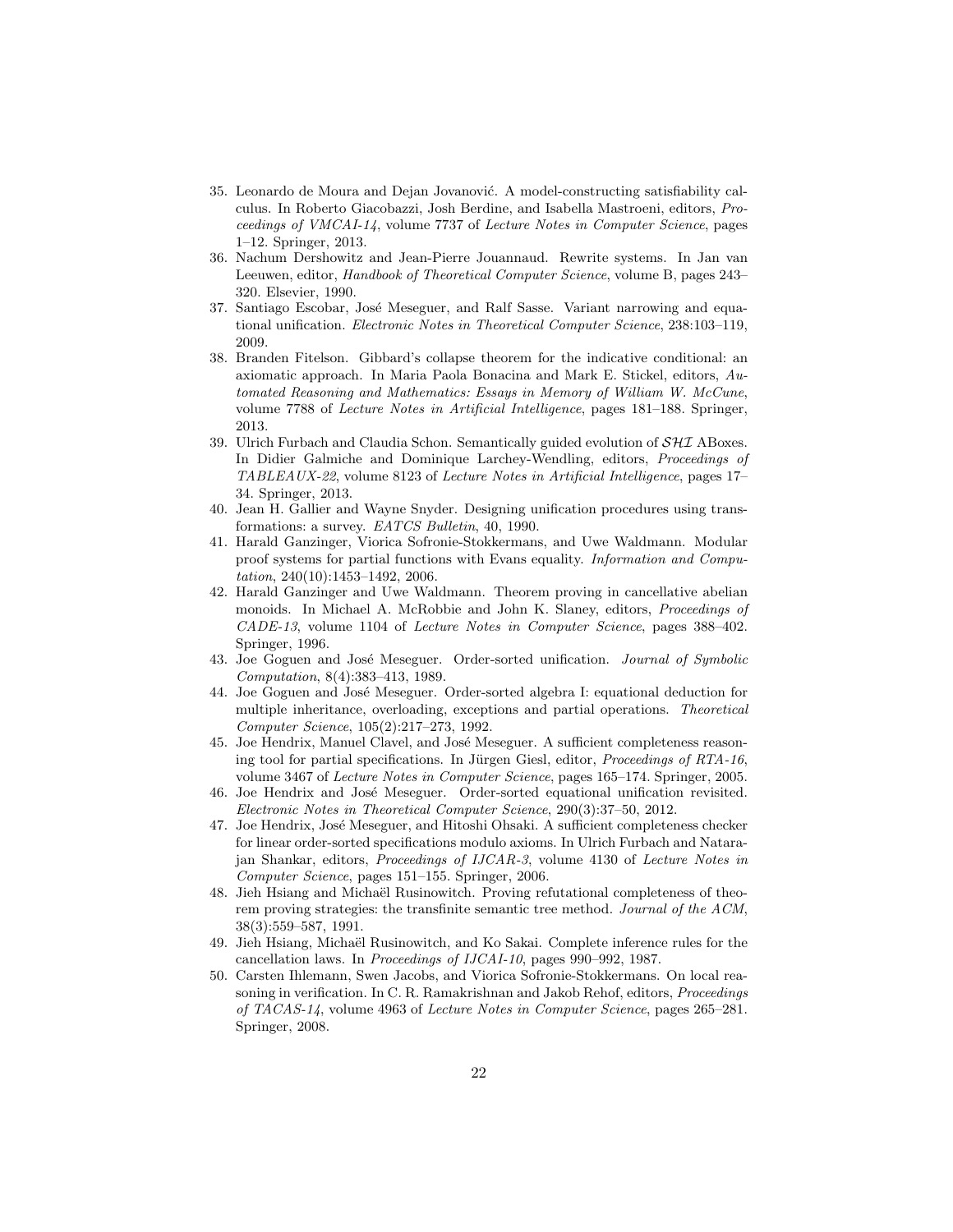- 51. Carsten Ihlemann and Viorica Sofronie-Stokkermans. On hierarchical reasoning in combinations of theories. In Jürgen Giesl and Reiner Hähnle, editors, *Proceedings* of IJCAR-5, volume 6173 of Lecture Notes in Computer Science, pages 30–45. Springer, 2010.
- 52. Jo˜ao P. Marques-Silva and Karem A. Sakallah. GRASP: A new search algorithm for satisfiability. In Proceedings of ICCAD 1996, pages 220–227, 1997.
- 53. Jean-Pierre Jouannaud and Claude Kirchner. Solving equations in abstract algebras: a rule-based survey of unification. In Jean-Louis Lassez and Gordon Plotkin, editors, Computational Logic – Essays in Honor of Alan Robinson, pages 257–321. MIT Press, 1991.
- 54. Jean-Pierre Jouannaud and Hélène Kirchner. Completion of a set of rules modulo a set of equations. SIAM Journal of Computing, 15(4):1155–1194, 1986.
- 55. Dejan Jovanović, Clark Barrett, and Leonardo de Moura. The design and implementation of the model-constructing satisfiability calculus. In Barbara Jobstman and Sandip Ray, editors, Proceedings of FMCAD-13. ACM and IEEE, 2013.
- 56. Deepak Kapur. An automated tool for analyzing completeness of equational specifications. In Proceedings of ISSTA-94, pages 28–43. ACM, 1994.
- 57. Deepak Kapur, Paliath Narendran, Daniel J. Rosenkrantz, and Hantao Zhang. Sufficient-completeness, ground-reducibility and their complexity. Acta Informatica,  $28(4):311-350$ , 1991.
- 58. Shie-Jue Lee and David A. Plaisted. Eliminating duplication with the hyperlinking strategy. Journal of Automated Reasoning, 9:25–42, 1992.
- 59. Vladimir Lifschitz, Leora Morgenstern, and David A. Plaisted. Knowledge representation and classical logic. In Frank van Harmelen, Vladimir Lifschitz, and Bruce Porter, editors, Handbook of Knowledge Representation, volume 1, pages 3–88. Elsevier, 2008.
- 60. Sharad Malik and Lintao Zhang. Boolean satisfiability: from theoretical hardness to practical success. Communications of the ACM, 52(8):76–82, 2009.
- 61. William W. McCune. OTTER 3.3 reference manual. Technical Report ANL/MCS-TM-263, MCS Division, Argonne National Laboratory, Argonne, IL, USA, 2003.
- 62. Matthew W. Moskewicz, Conor F. Madigan, Ying Zhao, Lintao Zhang, and Sharad Malik. Chaff: Engineering an efficient SAT solver. In David Blaauw and Luciano Lavagno, editors, Proceedings of DAC-39, pages 530–535, 2001.
- 63. Greg Nelson. Combining satisfiability procedures by equality sharing. In Woodrow W. Bledsoe and Don W. Loveland, editors, Automatic Theorem Proving: After 25 Years, pages 201–211. American Mathematical Society, 1983.
- 64. Greg Nelson and Derek C. Oppen. Simplification by cooperating decision procedures. ACM Transactions on Programming Languages, 1(2):245–257, 1979.
- 65. Robert Nieuwenhuis, Albert Oliveras, and Cesare Tinelli. Solving SAT and SAT modulo theories: from an abstract Davis-Putnam-Logemann-Loveland procedure to DPLL(T). Journal of the ACM, 53(6):937–977, 2006.
- 66. Gerald E. Peterson and Mark E. Stickel. Complete sets of reductions for some equational theories. Journal of the ACM, 28(2):233–264, 1981.
- 67. David A. Plaisted. Mechanical theorem proving. In Ranan B. Banerji, editor, Formal Techniques in Artificial Intelligence, pages 269–320. Elsevier, 1990.
- 68. David A. Plaisted. Equational reasoning and term rewriting systems. In Dov M. Gabbay, C. J. Hogger, and John Alan Robinson, editors, *Handbook of Logic in Ar*tificial Intelligence and Logic Programming, volume I: Logical Foundations, pages 273–364. Oxford University Press, 1993.
- 69. David A. Plaisted. Automated theorem proving. Wiley Interdisciplinary Reviews: Cognitive Science, 5(2):115–128, 2014.